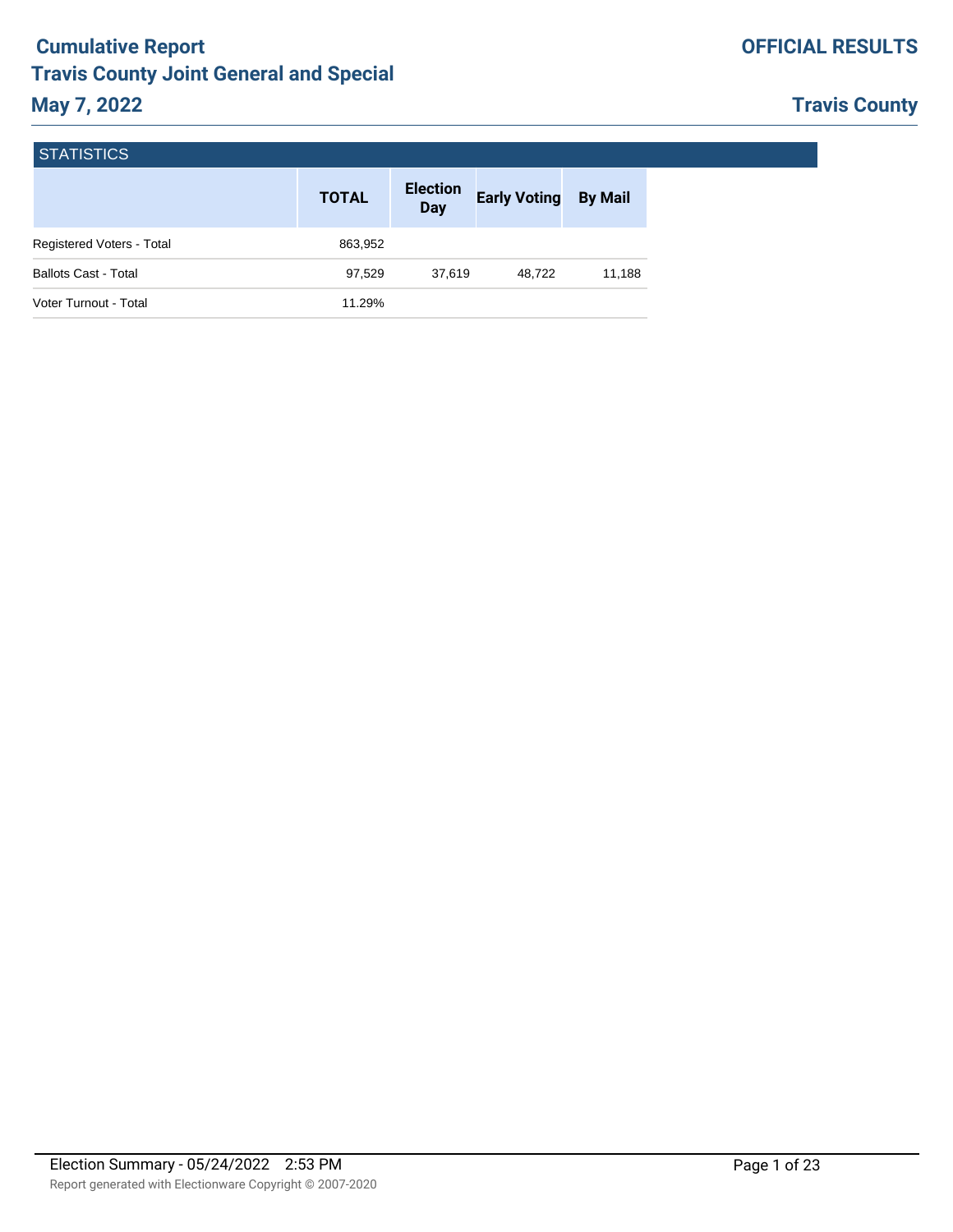## **State of Texas Proposition 1**

Vote For 1

|                         | <b>TOTAL</b> | <b>VOTE %</b> | <b>Election</b><br><b>Day</b> | <b>Early Voting</b> | <b>By Mail</b> |
|-------------------------|--------------|---------------|-------------------------------|---------------------|----------------|
| For                     | 82,426       | 87.87%        | 31,315                        | 41,372              | 9,739          |
| Against                 | 11.375       | 12.13%        | 4,819                         | 5,345               | 1,211          |
| <b>Total Votes Cast</b> | 93,801       | 100.00%       | 36,134                        | 46,717              | 10,950         |

#### **State of Texas Proposition 2**

Vote For 1

|                         | <b>TOTAL</b> | <b>VOTE %</b> | <b>Election</b><br><b>Day</b> | <b>Early Voting</b> | <b>By Mail</b> |
|-------------------------|--------------|---------------|-------------------------------|---------------------|----------------|
| For                     | 75,625       | 79.55%        | 27,868                        | 38,267              | 9,490          |
| Against                 | 19.443       | 20.45%        | 8,727                         | 9,111               | 1,605          |
| <b>Total Votes Cast</b> | 95,068       | 100.00%       | 36,595                        | 47,378              | 11,095         |

# **City of Bee Cave Mayor**

Vote For 1

|                         | <b>TOTAL</b> | <b>VOTE %</b> | <b>Election</b><br><b>Day</b> | <b>Early Voting By Mail</b> |    |
|-------------------------|--------------|---------------|-------------------------------|-----------------------------|----|
| John Colman             | 370          | 25.45%        | 84                            | 270                         | 16 |
| Kara King               | 1.084        | 74.55%        | 219                           | 821                         | 44 |
| <b>Total Votes Cast</b> | 1,454        | 100.00%       | 303                           | 1,091                       | 60 |

# **City of Bee Cave Council Member**

|                         | <b>TOTAL</b> | <b>VOTE %</b> | <b>Election</b><br><b>Day</b> | <b>Early Voting</b> | <b>By Mail</b> |
|-------------------------|--------------|---------------|-------------------------------|---------------------|----------------|
| <b>Courtney Hohl</b>    | 649          | 51.59%        | 110                           | 505                 | 34             |
| Andrew Rebber           | 609          | 48.41%        | 126                           | 457                 | 26             |
| <b>Total Votes Cast</b> | 1,258        | 100.00%       | 236                           | 962                 | 60             |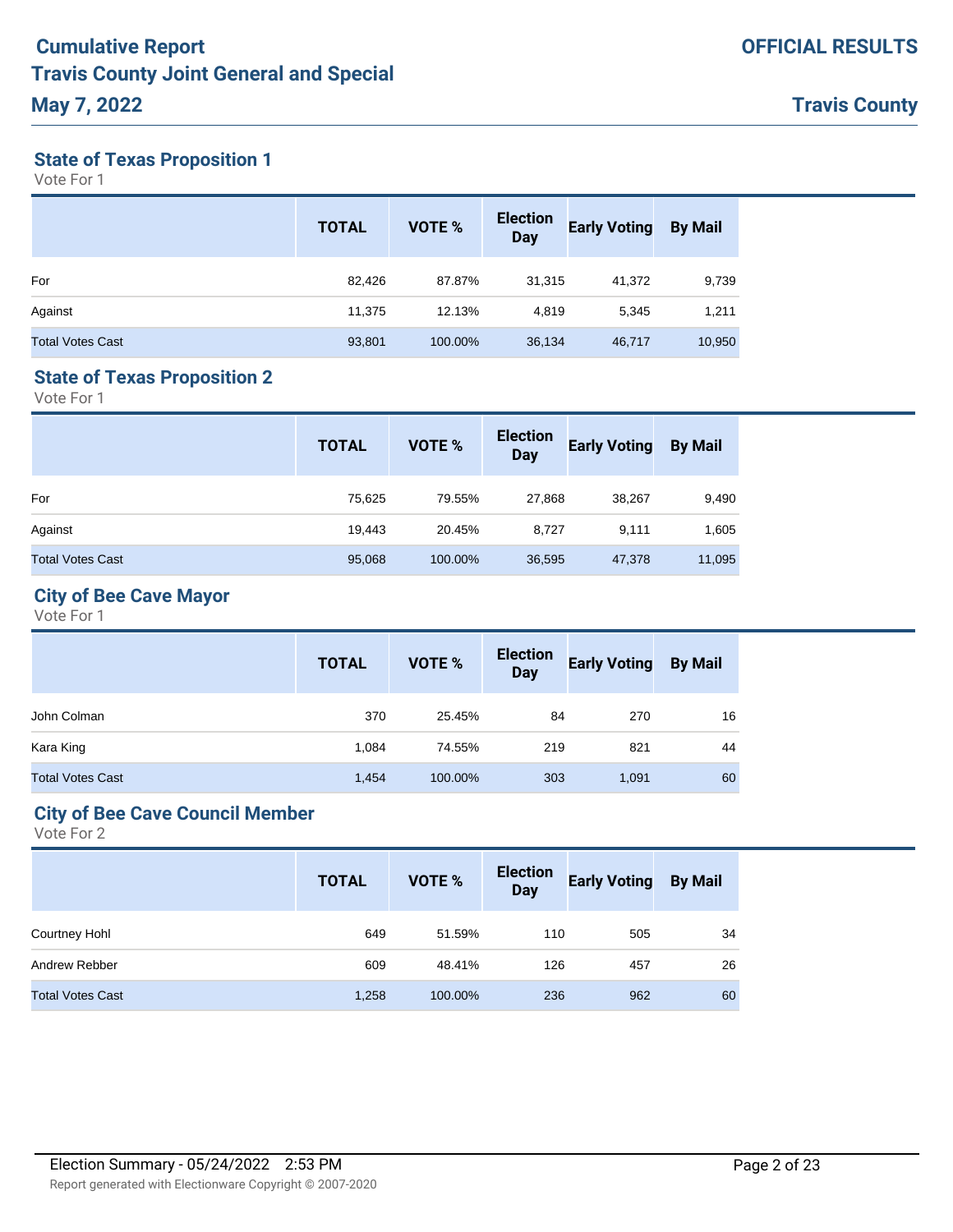## **City of Austin Proposition A**

Vote For 1

|                         | <b>TOTAL</b> | <b>VOTE %</b> | <b>Election</b><br><b>Day</b> | <b>Early Voting</b> | <b>By Mail</b> |
|-------------------------|--------------|---------------|-------------------------------|---------------------|----------------|
| For                     | 56,148       | 85.81%        | 24,021                        | 25,483              | 6,644          |
| Against                 | 9,287        | 14.19%        | 3,116                         | 5,097               | 1,074          |
| <b>Total Votes Cast</b> | 65,435       | 100.00%       | 27,137                        | 30,580              | 7,718          |

### **City of Cedar Park Mayor**

Vote For 1

|                         | <b>TOTAL</b> | <b>VOTE %</b> | <b>Election</b><br><b>Day</b> | <b>Early Voting</b> | <b>By Mail</b> |
|-------------------------|--------------|---------------|-------------------------------|---------------------|----------------|
| Jim Penniman-Morin      | 582          | 61.39%        | 250                           | 288                 | 44             |
| Claudia Chavez          | 80           | 8.44%         | 38                            | 28                  | 14             |
| Mike Guevara            | 286          | 30.17%        | 137                           | 131                 | 18             |
| <b>Total Votes Cast</b> | 948          | 100.00%       | 425                           | 447                 | 76             |

# **City of Cedar Park Council Place Two**

Vote For 1

|                         | <b>TOTAL</b> | VOTE %  | <b>Election</b><br><b>Day</b> | <b>Early Voting</b> | <b>By Mail</b> |
|-------------------------|--------------|---------|-------------------------------|---------------------|----------------|
| Collin Klein            | 263          | 29.62%  | 128                           | 119                 | 16             |
| Mel Kirkland            | 625          | 70.38%  | 270                           | 307                 | 48             |
| <b>Total Votes Cast</b> | 888          | 100.00% | 398                           | 426                 | 64             |

#### **City of Cedar Park Council Place Four**

|                         | <b>TOTAL</b> | <b>VOTE %</b> | <b>Election</b><br><b>Day</b> | <b>Early Voting</b> | <b>By Mail</b> |
|-------------------------|--------------|---------------|-------------------------------|---------------------|----------------|
| Eric Boyce              | 637          | 70.70%        | 277                           | 315                 | 45             |
| Dorian Chavez           | 264          | 29.30%        | 130                           | 112                 | 22             |
| <b>Total Votes Cast</b> | 901          | 100.00%       | 407                           | 427                 | 67             |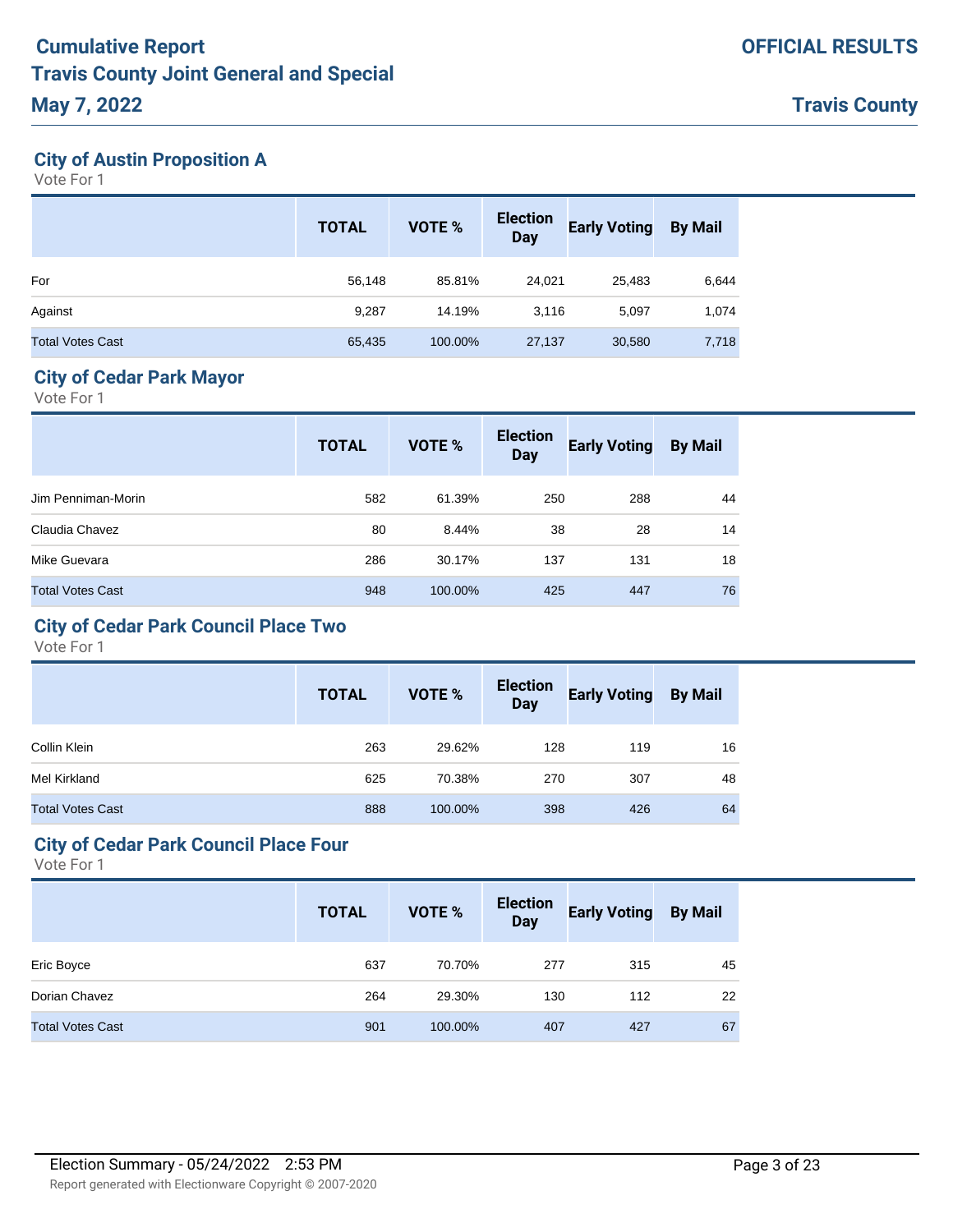# **City of Cedar Park Council Place Six**

Vote For 1

|                         | <b>TOTAL</b> | <b>VOTE %</b> | <b>Election</b><br><b>Day</b> | <b>Early Voting</b> | <b>By Mail</b> |
|-------------------------|--------------|---------------|-------------------------------|---------------------|----------------|
| Tim Kelly               | 300          | 32.82%        | 139                           | 130                 | 31             |
| <b>Heather Jefts</b>    | 614          | 67.18%        | 274                           | 301                 | 39             |
| <b>Total Votes Cast</b> | 914          | 100.00%       | 413                           | 431                 | 70             |

#### **City of Cedar Park Texas Proposition A**

Vote For 1

|                         | <b>TOTAL</b> | VOTE %  | <b>Election</b><br>Day | <b>Early Voting</b> | <b>By Mail</b> |
|-------------------------|--------------|---------|------------------------|---------------------|----------------|
| For                     | 699          | 73.81%  | 317                    | 328                 | 54             |
| Against                 | 248          | 26.19%  | 105                    | 121                 | 22             |
| <b>Total Votes Cast</b> | 947          | 100.00% | 422                    | 449                 | 76             |

## **City of Cedar Park Texas Proposition B**

Vote For 1

|                         | <b>TOTAL</b> | VOTE %  | <b>Election</b><br>Day | <b>Early Voting</b> | <b>By Mail</b> |
|-------------------------|--------------|---------|------------------------|---------------------|----------------|
| For                     | 693          | 73.18%  | 315                    | 327                 | 51             |
| Against                 | 254          | 26.82%  | 107                    | 123                 | 24             |
| <b>Total Votes Cast</b> | 947          | 100.00% | 422                    | 450                 | 75             |

#### **City of Cedar Park Texas Proposition C**

|                         | <b>TOTAL</b> | VOTE %  | <b>Election</b><br><b>Day</b> | <b>Early Voting</b> | <b>By Mail</b> |
|-------------------------|--------------|---------|-------------------------------|---------------------|----------------|
| For                     | 725          | 76.72%  | 318                           | 345                 | 62             |
| Against                 | 220          | 23.28%  | 104                           | 103                 | 13             |
| <b>Total Votes Cast</b> | 945          | 100.00% | 422                           | 448                 | 75             |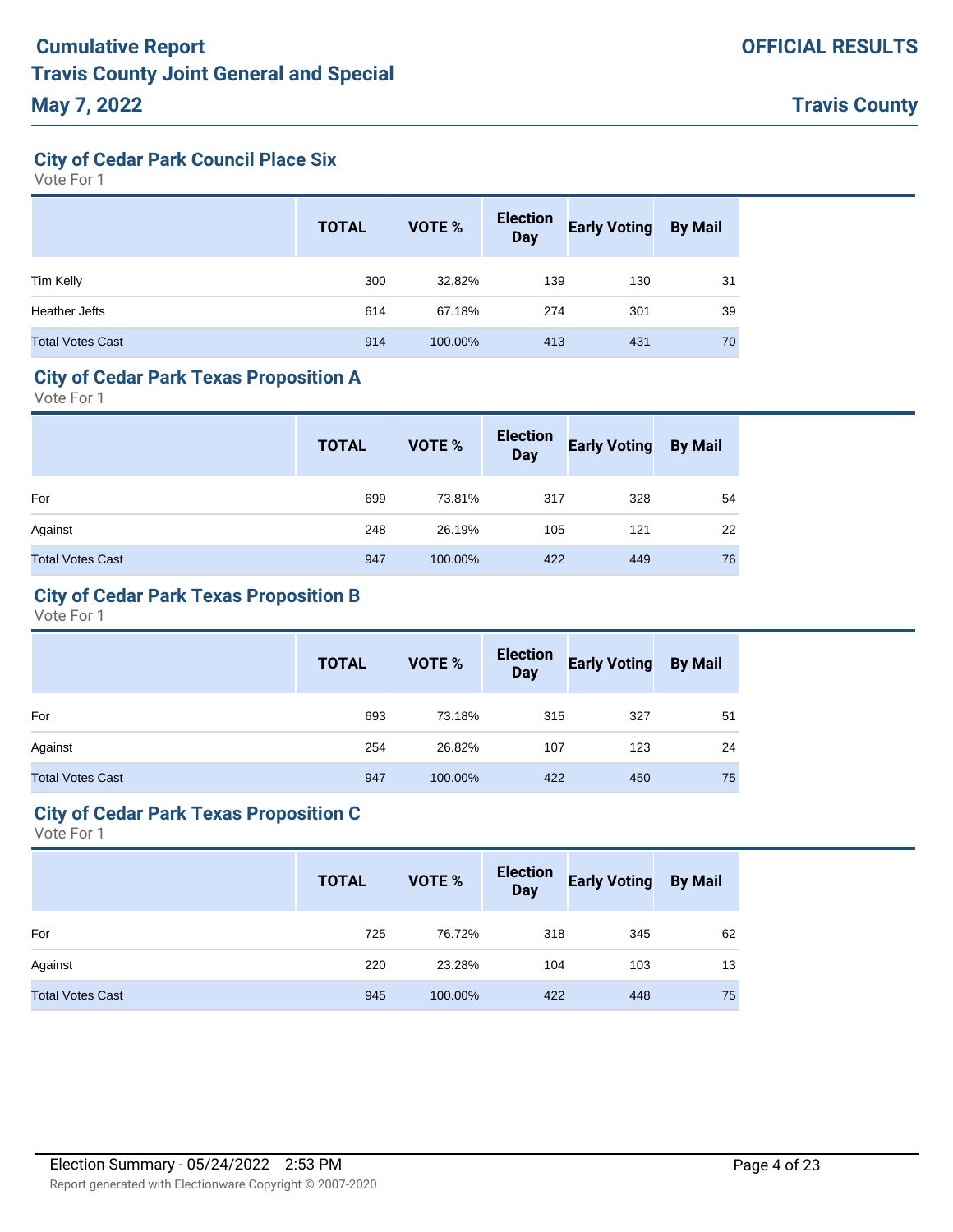## **City of Elgin Mayor At - Large**

Vote For 1

|                           | <b>TOTAL</b> | <b>VOTE %</b> | <b>Election</b><br><b>Day</b> | <b>Early Voting</b> | <b>By Mail</b> |
|---------------------------|--------------|---------------|-------------------------------|---------------------|----------------|
| Stephanie McBurney Lippke | 32           | 41.03%        | 18                            | 10                  | 4              |
| Theresa McShan            | 46           | 58.97%        | 22                            | 21                  | 3              |
| <b>Total Votes Cast</b>   | 78           | 100.00%       | 40                            | 31                  |                |

### **City of Elgin Ward 2**

Vote For 1

|                         | <b>TOTAL</b> | <b>VOTE %</b> | <b>Election</b><br><b>Day</b> | <b>Early Voting</b> | <b>By Mail</b> |
|-------------------------|--------------|---------------|-------------------------------|---------------------|----------------|
| YaLecia Love            | 16           | 36.36%        | 4                             | 12                  | $\Omega$       |
| Charles "Chuck" Swain   | 28           | 63.64%        | 9                             | 13                  | 6              |
| <b>Total Votes Cast</b> | 44           | 100.00%       | 13                            | 25                  | 6              |

# **City of Elgin Ward 3**

Vote For 1

|                         | <b>TOTAL</b> | <b>VOTE %</b> | <b>Election</b><br>Day | <b>Early Voting By Mail</b> |   |
|-------------------------|--------------|---------------|------------------------|-----------------------------|---|
| Thomas Ibis             | 15           | 48.39%        | 13                     | 2                           | 0 |
| Al Rodriguez            | 16           | 51.61%        | 12                     | 3                           |   |
| <b>Total Votes Cast</b> | 31           | 100.00%       | 25                     | 5                           |   |

#### **City of Lakeway Councilmembers**

|                         | <b>TOTAL</b> | VOTE %  | <b>Election</b><br><b>Day</b> | <b>Early Voting</b> | <b>By Mail</b> |
|-------------------------|--------------|---------|-------------------------------|---------------------|----------------|
| Louis Mastrangelo       | 2,159        | 20.91%  | 497                           | 1,460               | 202            |
| Connie Ditto            | 949          | 9.19%   | 239                           | 627                 | 83             |
| Steven C. Smith         | 1,823        | 17.66%  | 324                           | 1,327               | 172            |
| Nina Davis              | 1,265        | 12.25%  | 311                           | 820                 | 134            |
| Jennifer Szimanski      | 2,174        | 21.06%  | 506                           | 1,518               | 150            |
| Kelly Brynteson         | 1,953        | 18.92%  | 440                           | 1,395               | 118            |
| <b>Total Votes Cast</b> | 10,323       | 100.00% | 2,317                         | 7,147               | 859            |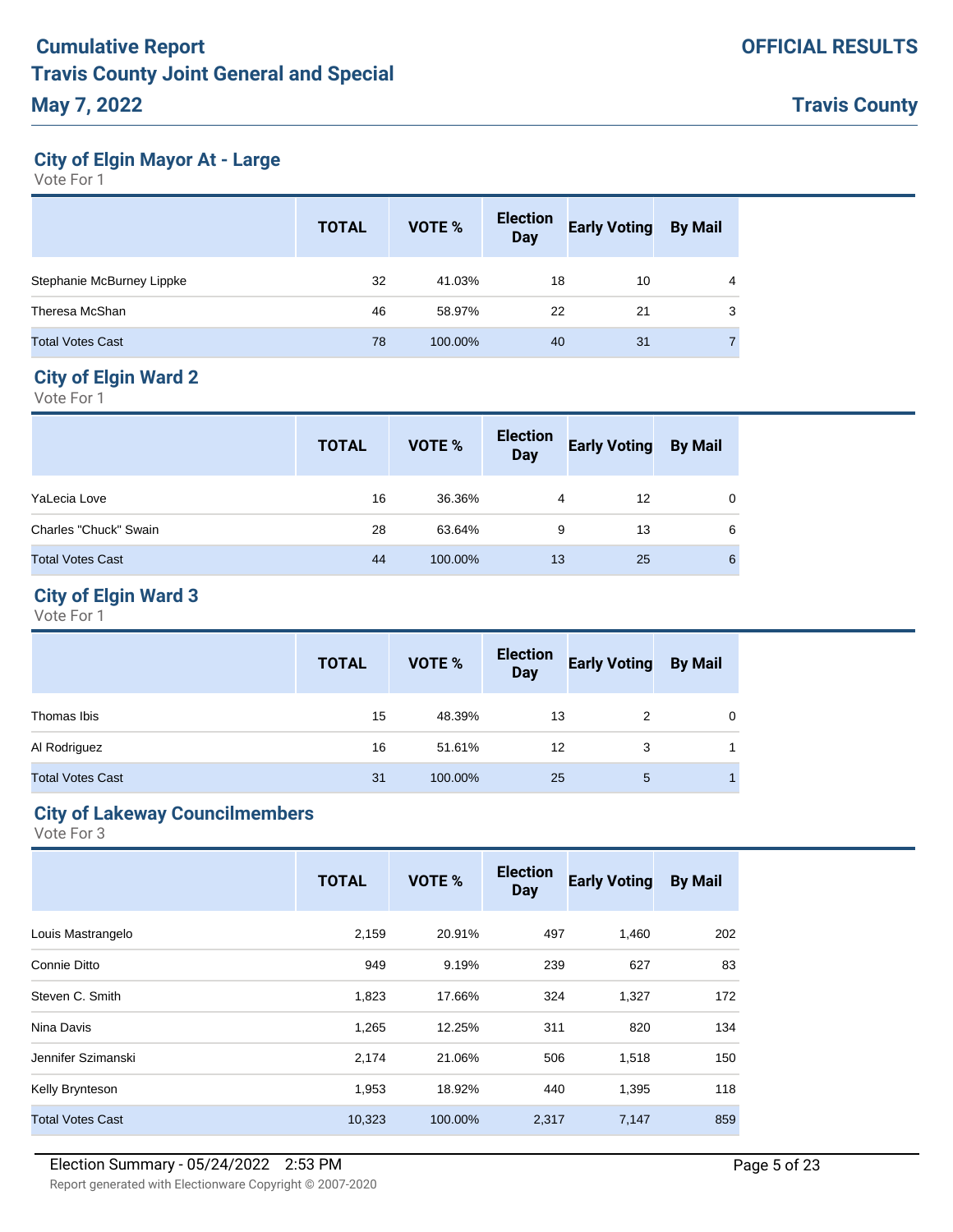**City of Leander Councilmember Place 1**

Vote For 1

|                          | <b>TOTAL</b> | <b>VOTE %</b> | <b>Election</b><br><b>Day</b> | <b>Early Voting</b> | <b>By Mail</b> |
|--------------------------|--------------|---------------|-------------------------------|---------------------|----------------|
| Kathryn Pantalion-Parker | 797          | 66.81%        | 284                           | 472                 | 41             |
| <b>Trey Schisser</b>     | 396          | 33.19%        | 148                           | 216                 | 32             |
| <b>Total Votes Cast</b>  | 1,193        | 100.00%       | 432                           | 688                 | 73             |

#### **City of Leander Councilmember Place 3**

Vote For 1

|                         | <b>TOTAL</b> | VOTE %  | <b>Election</b><br><b>Day</b> | <b>Early Voting</b> | <b>By Mail</b> |
|-------------------------|--------------|---------|-------------------------------|---------------------|----------------|
| Juan Alanis             | 242          | 20.42%  | 92                            | 128                 | 22             |
| <b>Steve Hanes</b>      | 223          | 18.82%  | 69                            | 138                 | 16             |
| Roslyn Littles          | 111          | 9.37%   | 52                            | 54                  | 5              |
| David McDonald          | 609          | 51.39%  | 216                           | 365                 | 28             |
| <b>Total Votes Cast</b> | 1,185        | 100.00% | 429                           | 685                 | 71             |

## **City of Leander Councilmember Place 5**

Vote For 1

|                         | <b>TOTAL</b> | VOTE %  | <b>Election</b><br><b>Day</b> | <b>Early Voting</b> | <b>By Mail</b> |
|-------------------------|--------------|---------|-------------------------------|---------------------|----------------|
| Annette Sponseller      | 268          | 22.65%  | 108                           | 144                 | 16             |
| <b>Chris Czernek</b>    | 644          | 54.44%  | 226                           | 383                 | 35             |
| <b>Bill Louden</b>      | 271          | 22.91%  | 93                            | 155                 | 23             |
| <b>Total Votes Cast</b> | 1,183        | 100.00% | 427                           | 682                 | 74             |

# **City of Leander Proposition A**

|                         | <b>TOTAL</b> | <b>VOTE %</b> | <b>Election</b><br><b>Day</b> | <b>Early Voting</b> | <b>By Mail</b> |
|-------------------------|--------------|---------------|-------------------------------|---------------------|----------------|
| Yes                     | 609          | 47.36%        | 242                           | 327                 | 40             |
| <b>No</b>               | 677          | 52.64%        | 227                           | 415                 | 35             |
| <b>Total Votes Cast</b> | 1,286        | 100.00%       | 469                           | 742                 | 75             |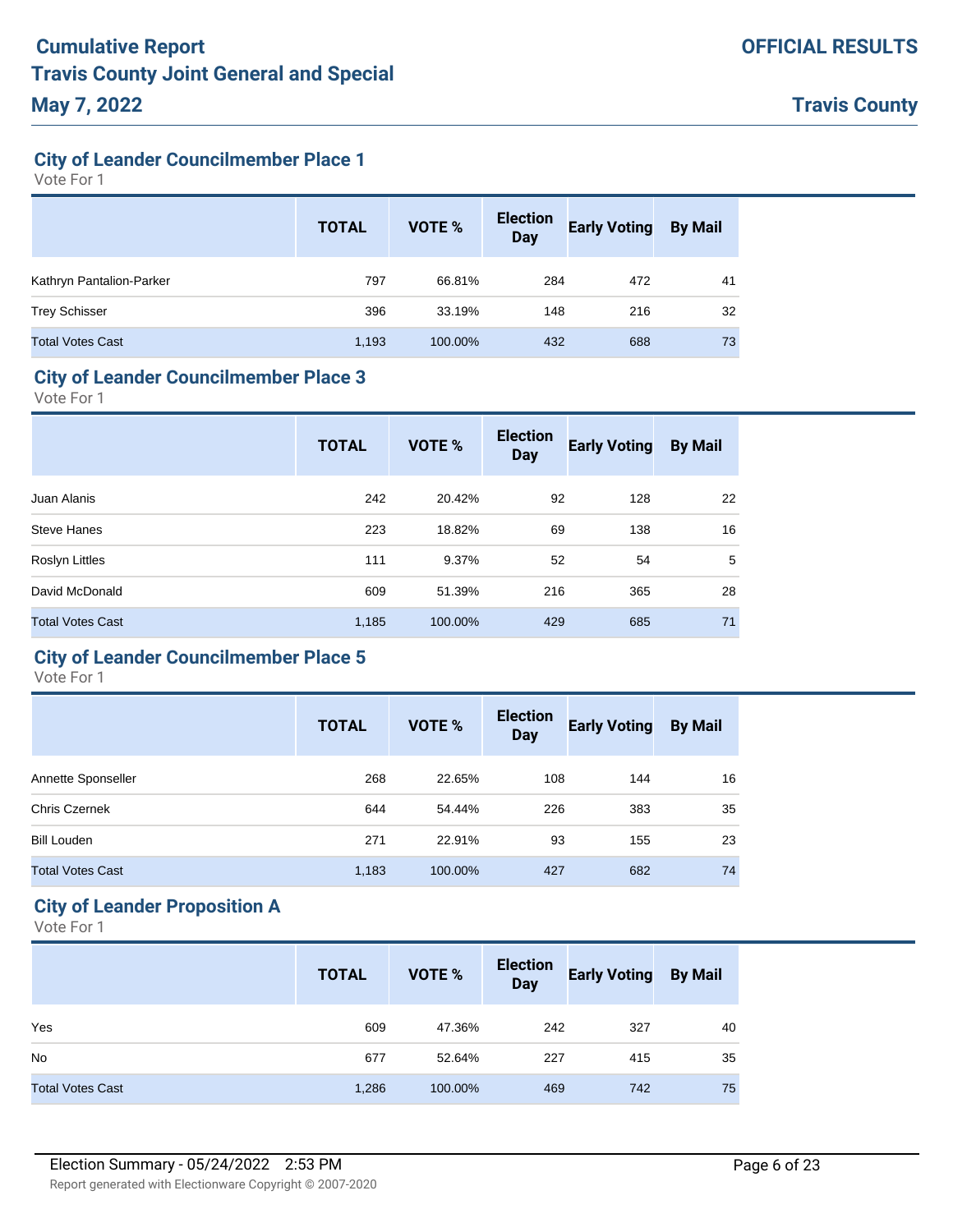## **City of Leander Proposition B**

Vote For 1

|                         | <b>TOTAL</b> | <b>VOTE %</b> | <b>Election</b><br><b>Day</b> | <b>Early Voting</b> | <b>By Mail</b> |
|-------------------------|--------------|---------------|-------------------------------|---------------------|----------------|
| Yes                     | 533          | 42.44%        | 166                           | 346                 | 21             |
| <b>No</b>               | 723          | 57.56%        | 293                           | 378                 | 52             |
| <b>Total Votes Cast</b> | 1,256        | 100.00%       | 459                           | 724                 | 73             |

#### **City of Leander Proposition C**

Vote For 1

|                         | <b>TOTAL</b> | VOTE %  | Election<br>Day | <b>Early Voting By Mail</b> |    |
|-------------------------|--------------|---------|-----------------|-----------------------------|----|
| Yes                     | 1,106        | 88.13%  | 413             | 626                         | 67 |
| N <sub>o</sub>          | 149          | 11.87%  | 45              | 101                         | 3  |
| <b>Total Votes Cast</b> | 1,255        | 100.00% | 458             | 727                         | 70 |

### **City of Leander Proposition D**

Vote For 1

|                         | <b>TOTAL</b> | VOTE %  | <b>Election</b><br>Day | <b>Early Voting By Mail</b> |    |
|-------------------------|--------------|---------|------------------------|-----------------------------|----|
| Yes                     | 982          | 79.39%  | 352                    | 570                         | 60 |
| <b>No</b>               | 255          | 20.61%  | 92                     | 152                         | 11 |
| <b>Total Votes Cast</b> | 1,237        | 100.00% | 444                    | 722                         | 71 |

# **City of Leander Proposition E**

|                         | <b>TOTAL</b> | VOTE %  | <b>Election</b><br>Day | <b>Early Voting</b> | <b>By Mail</b> |
|-------------------------|--------------|---------|------------------------|---------------------|----------------|
| Yes                     | 983          | 80.71%  | 323                    | 599                 | 61             |
| <b>No</b>               | 235          | 19.29%  | 113                    | 112                 | 10             |
| <b>Total Votes Cast</b> | 1,218        | 100.00% | 436                    | 711                 | 71             |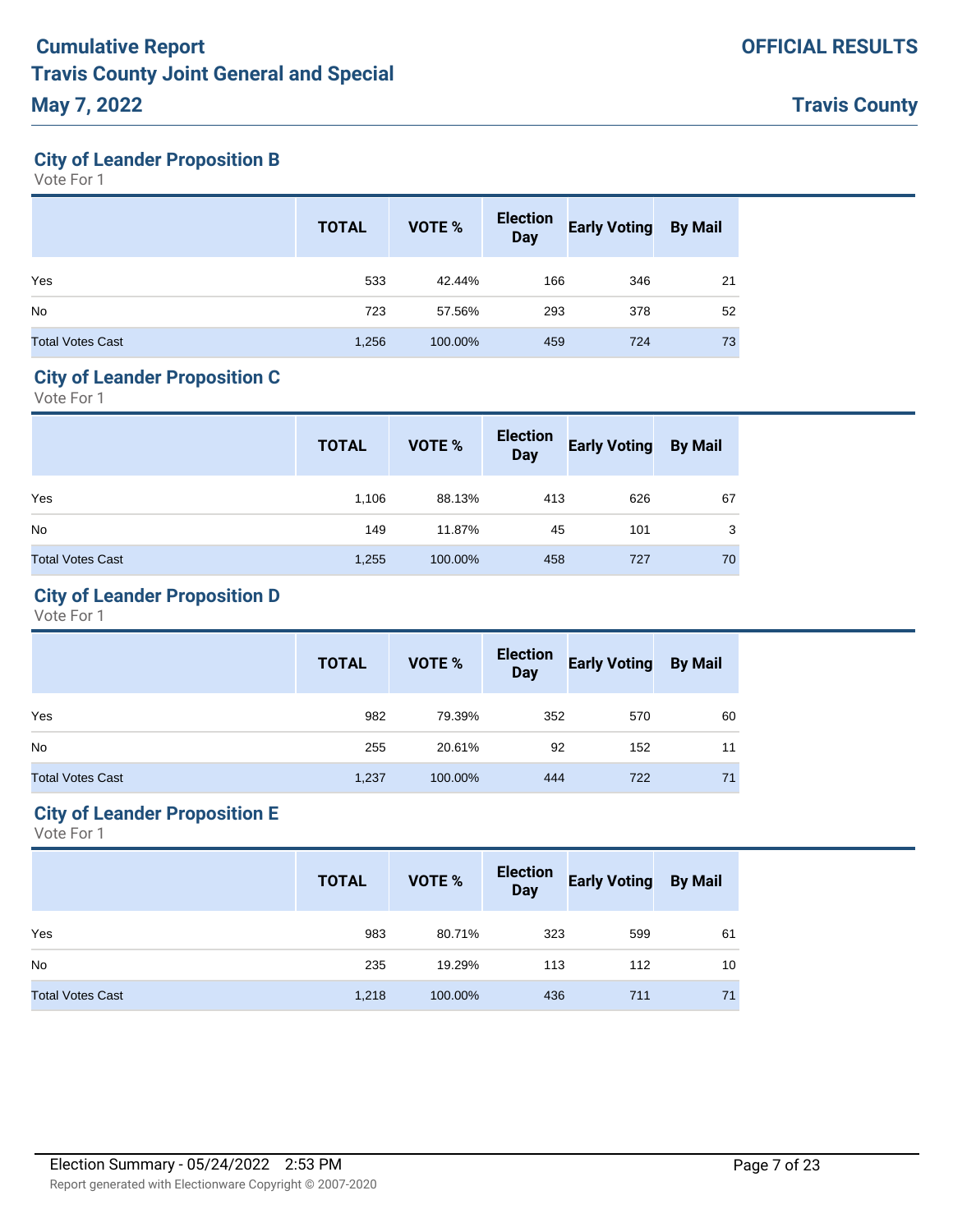## **City of Leander Proposition F**

Vote For 1

|                         | <b>TOTAL</b> | VOTE %  | <b>Election</b><br>Day | <b>Early Voting</b> | <b>By Mail</b> |
|-------------------------|--------------|---------|------------------------|---------------------|----------------|
| Yes                     | 1,036        | 84.64%  | 356                    | 616                 | 64             |
| <b>No</b>               | 188          | 15.36%  | 78                     | 103                 |                |
| <b>Total Votes Cast</b> | 1,224        | 100.00% | 434                    | 719                 | 71             |

#### **City of Leander Proposition G**

Vote For 1

|                         | <b>TOTAL</b> | VOTE %  | <b>Election</b><br><b>Day</b> | <b>Early Voting</b> | <b>By Mail</b> |
|-------------------------|--------------|---------|-------------------------------|---------------------|----------------|
| Yes                     | 473          | 38.80%  | 154                           | 285                 | 34             |
| N <sub>o</sub>          | 746          | 61.20%  | 278                           | 431                 | 37             |
| <b>Total Votes Cast</b> | 1,219        | 100.00% | 432                           | 716                 | 71             |

## **City of Leander Proposition H**

Vote For 1

|                         | <b>TOTAL</b> | VOTE %  | <b>Election</b><br><b>Day</b> | <b>Early Voting By Mail</b> |    |
|-------------------------|--------------|---------|-------------------------------|-----------------------------|----|
| Yes                     | 592          | 48.13%  | 198                           | 362                         | 32 |
| <b>No</b>               | 638          | 51.87%  | 244                           | 354                         | 40 |
| <b>Total Votes Cast</b> | 1,230        | 100.00% | 442                           | 716                         | 72 |

# **City of Leander Proposition I**

|                         | <b>TOTAL</b> | VOTE %  | <b>Election</b><br>Day | <b>Early Voting</b> | <b>By Mail</b> |
|-------------------------|--------------|---------|------------------------|---------------------|----------------|
| Yes                     | 690          | 57.02%  | 248                    | 399                 | 43             |
| <b>No</b>               | 520          | 42.98%  | 179                    | 312                 | 29             |
| <b>Total Votes Cast</b> | 1,210        | 100.00% | 427                    | 711                 | 72             |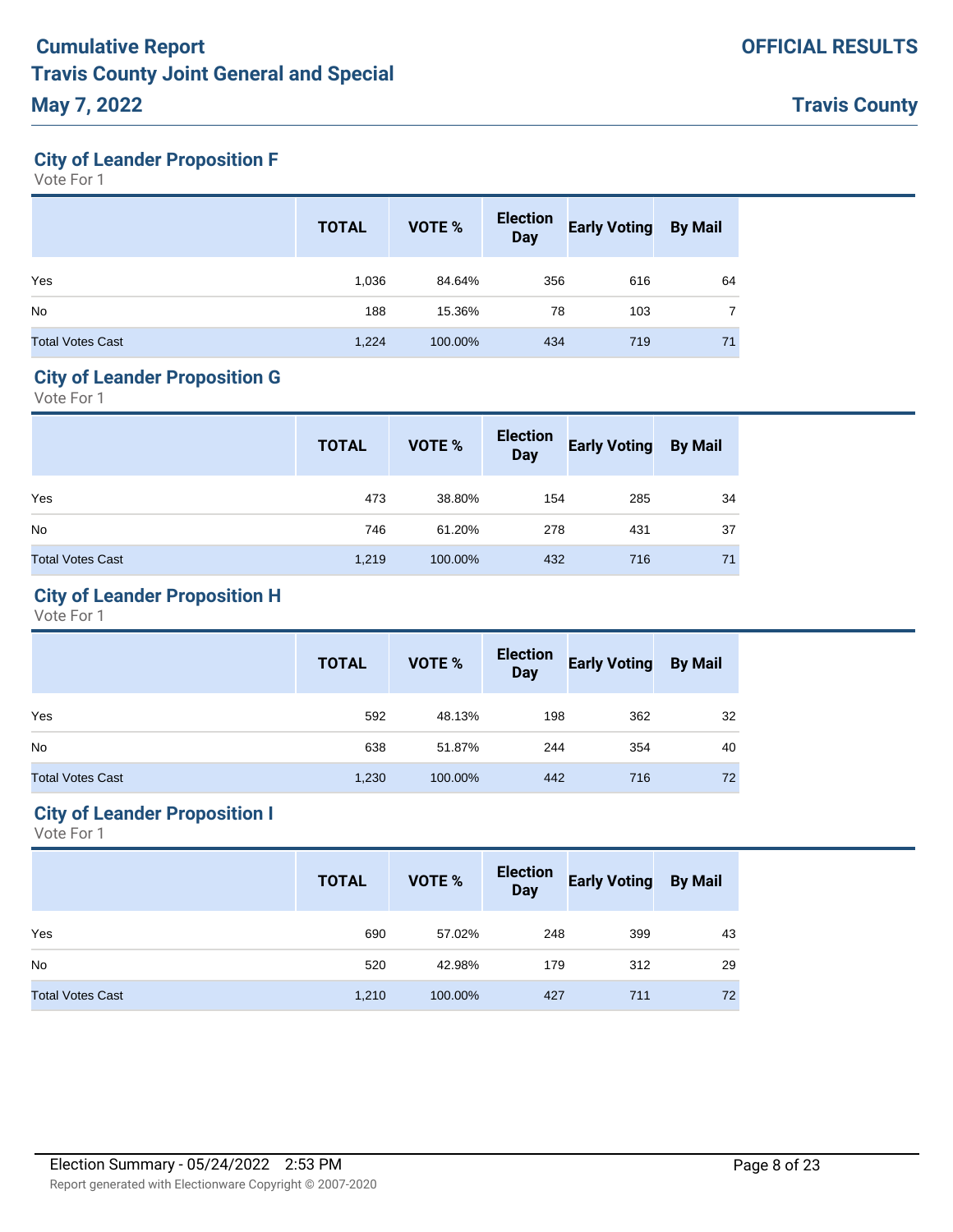**City of Leander Proposition J**

Vote For 1

|                         | <b>TOTAL</b> | VOTE %  | <b>Election</b><br><b>Day</b> | <b>Early Voting</b> | <b>By Mail</b> |
|-------------------------|--------------|---------|-------------------------------|---------------------|----------------|
| Yes                     | 1,065        | 89.35%  | 353                           | 644                 | 68             |
| <b>No</b>               | 127          | 10.65%  | 63                            | 61                  | 3              |
| <b>Total Votes Cast</b> | 1,192        | 100.00% | 416                           | 705                 | 71             |

#### **City of Leander Proposition K**

Vote For 1

|                         | <b>TOTAL</b> | VOTE %  | <b>Election</b><br><b>Day</b> | <b>Early Voting By Mail</b> |    |
|-------------------------|--------------|---------|-------------------------------|-----------------------------|----|
| Yes                     | 603          | 50.89%  | 187                           | 370                         | 46 |
| <b>No</b>               | 582          | 49.11%  | 228                           | 330                         | 24 |
| <b>Total Votes Cast</b> | 1,185        | 100.00% | 415                           | 700                         | 70 |

### **City of Leander Proposition L**

Vote For 1

|                         | <b>TOTAL</b> | VOTE %  | <b>Election</b><br>Day | <b>Early Voting By Mail</b> |    |
|-------------------------|--------------|---------|------------------------|-----------------------------|----|
| Yes                     | 677          | 56.51%  | 211                    | 423                         | 43 |
| <b>No</b>               | 521          | 43.49%  | 212                    | 280                         | 29 |
| <b>Total Votes Cast</b> | 1,198        | 100.00% | 423                    | 703                         | 72 |

# **City of Leander Proposition M**

|                         | <b>TOTAL</b> | <b>VOTE %</b> | <b>Election</b><br>Day | <b>Early Voting</b> | <b>By Mail</b> |
|-------------------------|--------------|---------------|------------------------|---------------------|----------------|
| Yes                     | 651          | 54.61%        | 216                    | 395                 | 40             |
| <b>No</b>               | 541          | 45.39%        | 206                    | 306                 | 29             |
| <b>Total Votes Cast</b> | 1,192        | 100.00%       | 422                    | 701                 | 69             |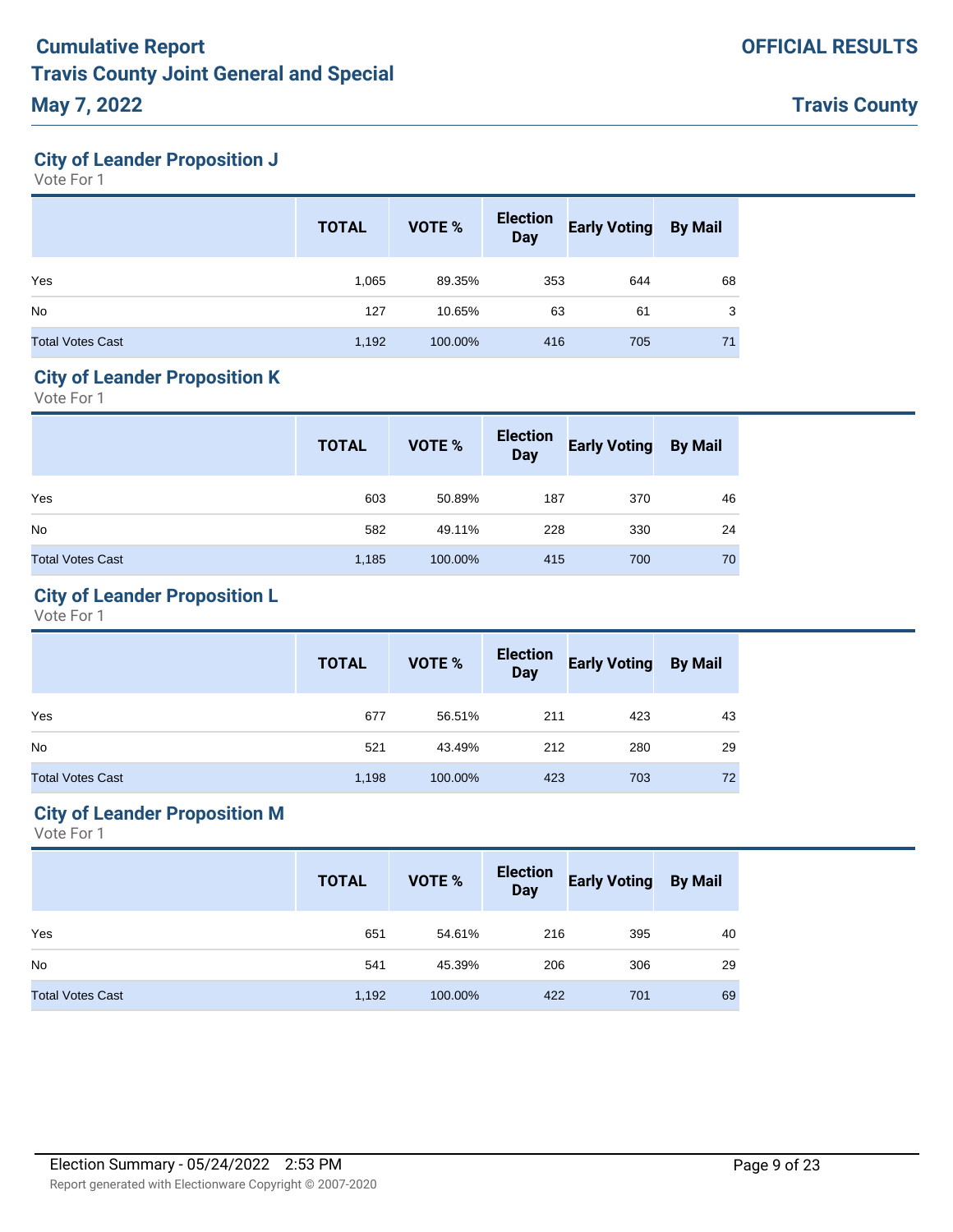#### **City of Leander Proposition N**

Vote For 1

|                         | <b>TOTAL</b> | VOTE %  | <b>Election</b><br><b>Day</b> | <b>Early Voting</b> | <b>By Mail</b> |
|-------------------------|--------------|---------|-------------------------------|---------------------|----------------|
| Yes                     | 880          | 74.07%  | 288                           | 547                 | 45             |
| <b>No</b>               | 308          | 25.93%  | 131                           | 150                 | 27             |
| <b>Total Votes Cast</b> | 1,188        | 100.00% | 419                           | 697                 | 72             |

#### **City of Leander Proposition O**

Vote For 1

|                         | <b>TOTAL</b> | VOTE %  | <b>Election</b><br><b>Day</b> | <b>Early Voting</b> | <b>By Mail</b> |
|-------------------------|--------------|---------|-------------------------------|---------------------|----------------|
| Yes                     | 703          | 60.87%  | 215                           | 442                 | 46             |
| <b>No</b>               | 452          | 39.13%  | 189                           | 239                 | 24             |
| <b>Total Votes Cast</b> | 1,155        | 100.00% | 404                           | 681                 | 70             |

### **City of Manor City Council Place 6 Unexpired Term**

Vote For 1

|                         | <b>TOTAL</b> | VOTE %  | <b>Election</b><br><b>Day</b> | <b>Early Voting</b> | <b>By Mail</b> |
|-------------------------|--------------|---------|-------------------------------|---------------------|----------------|
| Sheila Strutz           | 27           | 10.84%  | 8                             | 17                  | 2              |
| <b>Neal Edwards</b>     | 24           | 9.64%   | $\overline{7}$                | 15                  | $\overline{2}$ |
| Anthony Butler Sr.      | 28           | 11.24%  | 11                            | 13                  | $\overline{4}$ |
| Kathy White             | 56           | 22.49%  | 22                            | 30                  | $\overline{4}$ |
| <b>Robert Battaile</b>  | 23           | 9.24%   | 8                             | 14                  | 1              |
| Deja Hill               | 91           | 36.55%  | 34                            | 50                  | 7              |
| <b>Total Votes Cast</b> | 249          | 100.00% | 90                            | 139                 | 20             |

## **City of Round Rock Council Place 2**

|                         | <b>TOTAL</b> | <b>VOTE %</b> | <b>Election</b><br><b>Day</b> | <b>Early Voting By Mail</b> |                |
|-------------------------|--------------|---------------|-------------------------------|-----------------------------|----------------|
| Caitlin Leggett         | 8            | 44.44%        | 2                             | 5                           |                |
| Rene Flores             | 10           | 55.56%        | 3                             | 6                           |                |
| <b>Total Votes Cast</b> | 18           | 100.00%       | 5                             | 11                          | $\overline{2}$ |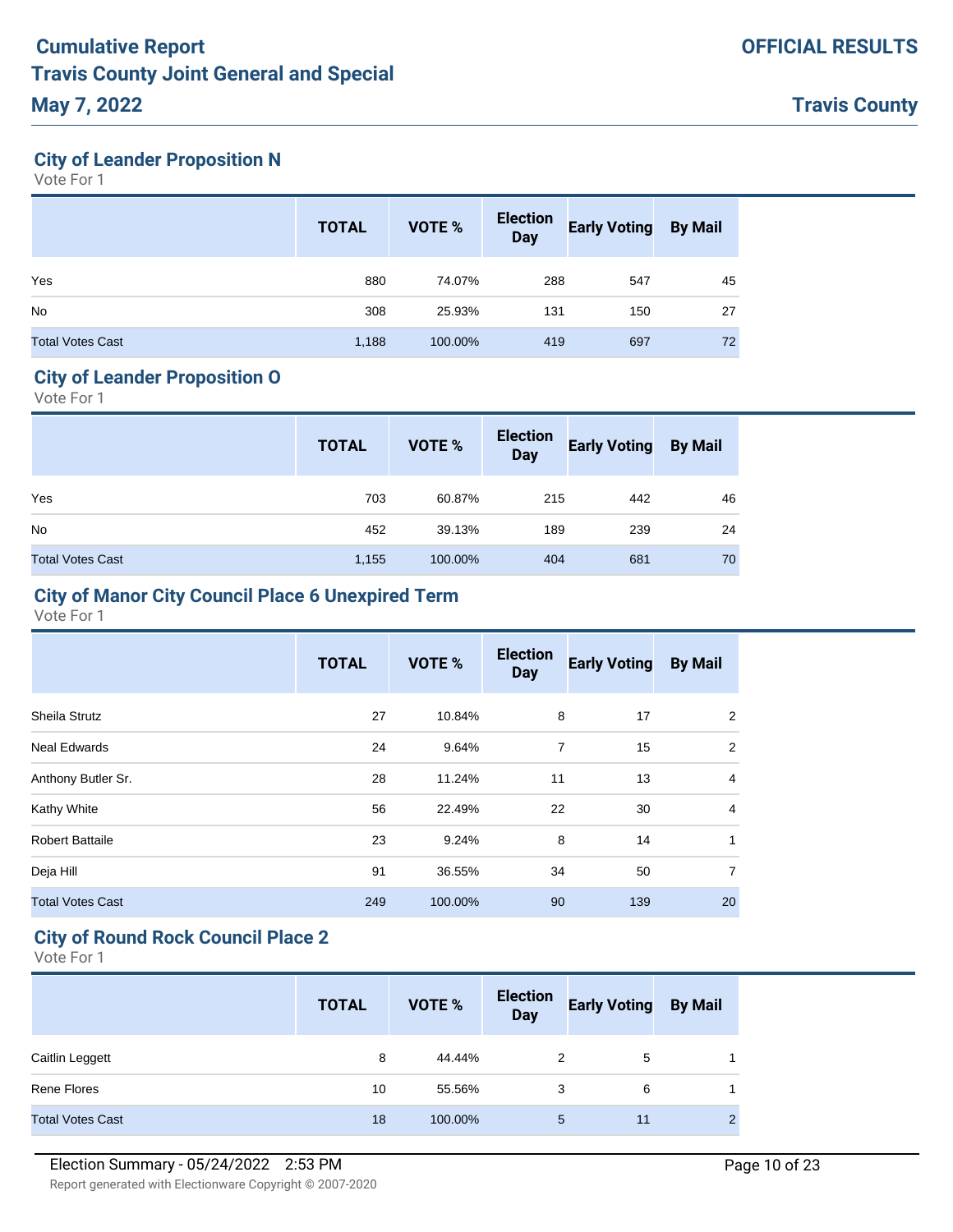### **City of Round Rock Council Place 6**

Vote For 1

|                         | <b>TOTAL</b> | <b>VOTE %</b> | <b>Election</b><br><b>Day</b> | <b>Early Voting By Mail</b> |   |
|-------------------------|--------------|---------------|-------------------------------|-----------------------------|---|
| Hilda Montgomery        | 16           | 100.00%       | 4                             | 10                          |   |
| <b>Total Votes Cast</b> | 16           | 100.00%       | 4                             | 10                          | C |

#### **Dripping Springs ISD Board of Trustees**

Vote For 2

|                             | <b>TOTAL</b> | <b>VOTE %</b> | <b>Election</b><br><b>Day</b> | <b>Early Voting</b> | <b>By Mail</b> |
|-----------------------------|--------------|---------------|-------------------------------|---------------------|----------------|
| Joanna Day                  | 2            | 33.33%        | $\mathbf 0$                   |                     |                |
| Olivia Barnard              | $\mathbf 0$  | $0.00\%$      | $\mathbf 0$                   | 0                   | $\mathbf 0$    |
| <b>Thaddeus Fortenberry</b> | 3            | 50.00%        | 2                             | 1                   | $\mathbf 0$    |
| Tricia Quintero             | 1            | 16.67%        | 1                             | 0                   | $\mathbf 0$    |
| <b>Total Votes Cast</b>     | 6            | 100.00%       | 3                             | 2                   |                |

# **Eanes ISD Board of Trustees Place 6**

Vote For 1

|                          | <b>TOTAL</b> | <b>VOTE %</b> | <b>Election</b><br><b>Day</b> | <b>Early Voting</b> | <b>By Mail</b> |
|--------------------------|--------------|---------------|-------------------------------|---------------------|----------------|
| <b>Heather Sheffield</b> | 4,095        | 51.66%        | 1,123                         | 2,545               | 427            |
| <b>Jim Withers</b>       | 3,832        | 48.34%        | 960                           | 2.772               | 100            |
| <b>Total Votes Cast</b>  | 7,927        | 100.00%       | 2,083                         | 5,317               | 527            |

#### **Eanes ISD Board Of Trustees Place 7**

|                         | <b>TOTAL</b> | VOTE %  | <b>Election</b><br><b>Day</b> | <b>Early Voting</b> | <b>By Mail</b> |
|-------------------------|--------------|---------|-------------------------------|---------------------|----------------|
| Jay Lamy                | 3,514        | 44.58%  | 878                           | 2,562               | 74             |
| David Barrutia          | 219          | 2.78%   | 78                            | 94                  | 47             |
| Ellen Balthazar         | 4,149        | 52.64%  | 1.119                         | 2,627               | 403            |
| <b>Total Votes Cast</b> | 7,882        | 100.00% | 2,075                         | 5,283               | 524            |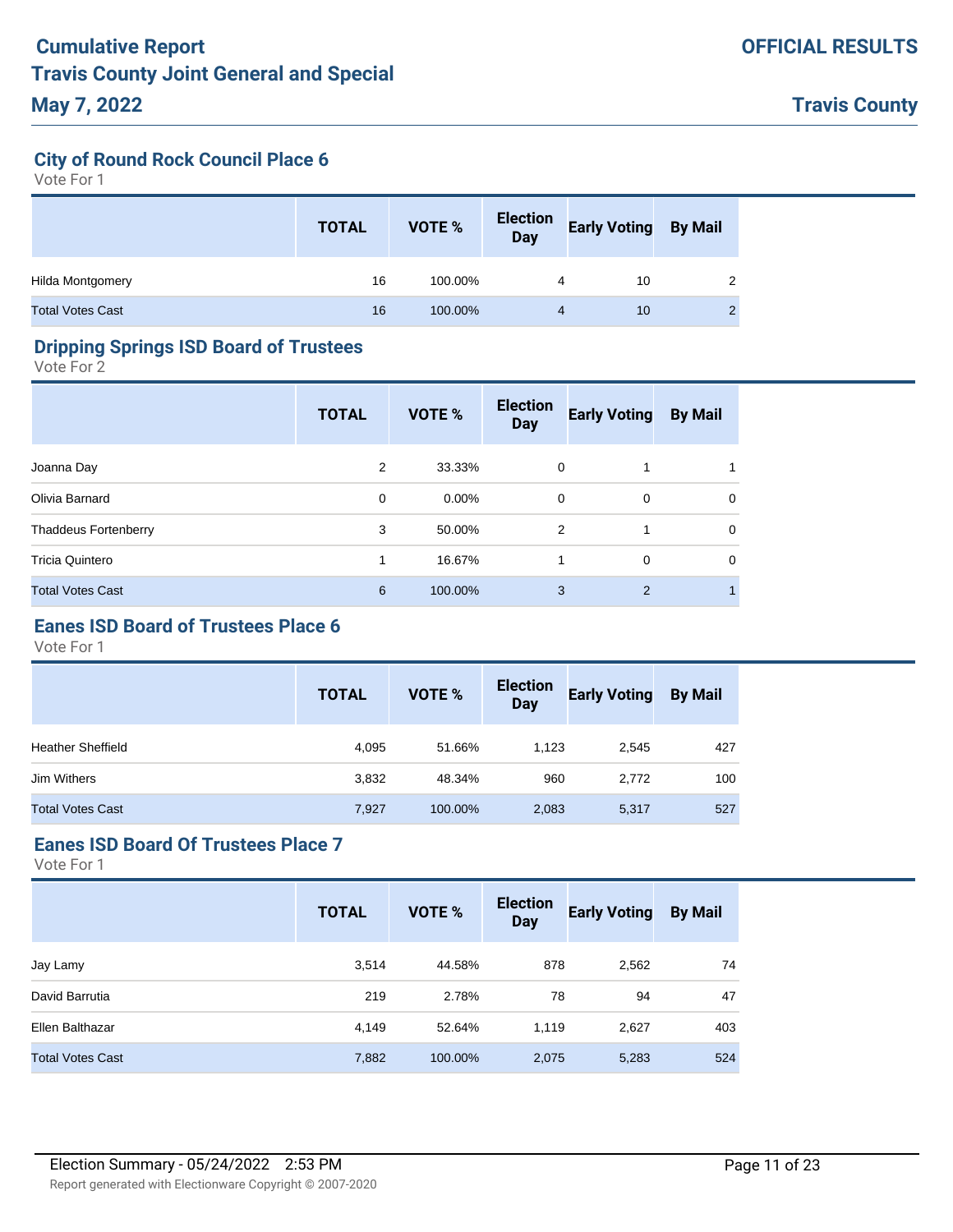**Elgin ISD Board of Trustees District 4**

Vote For 1

|                         | <b>TOTAL</b> | <b>VOTE %</b> | <b>Election</b><br><b>Day</b> | <b>Early Voting</b> | <b>By Mail</b> |
|-------------------------|--------------|---------------|-------------------------------|---------------------|----------------|
| Angie Edmon             | 50           | 73.53%        | 25                            | 15                  | 10             |
| Joe Cox                 | 8            | 11.76%        | 1                             | 4                   | 3              |
| Stephen Reyes           | 10           | 14.71%        | 2                             | 4                   | 4              |
| <b>Total Votes Cast</b> | 68           | 100.00%       | 28                            | 23                  | 17             |

#### **Elgin ISD Board of Trustees District 5**

Vote For 1

|                         | <b>TOTAL</b> | <b>VOTE %</b> | <b>Election</b><br><b>Day</b> | <b>Early Voting</b> | <b>By Mail</b>  |
|-------------------------|--------------|---------------|-------------------------------|---------------------|-----------------|
| Duane Weber             | 8            | 7.55%         | 5                             |                     | 2               |
| <b>Patrick Maass</b>    | 45           | 42.45%        | 29                            | 13                  | 3               |
| Sarah Gudenkauf         | 53           | 50.00%        | 25                            | 21                  | 7               |
| <b>Total Votes Cast</b> | 106          | 100.00%       | 59                            | 35                  | 12 <sup>2</sup> |

# **Coupland ISD Proposition A**

Vote For 1

|                         | <b>TOTAL</b>   | VOTE %  | Election<br>Day          | <b>Early Voting By Mail</b> |               |
|-------------------------|----------------|---------|--------------------------|-----------------------------|---------------|
| For                     |                | 25.00%  |                          | 0                           | 0             |
| Against                 | 3              | 75.00%  |                          | 0                           | 2             |
| <b>Total Votes Cast</b> | $\overline{4}$ | 100.00% | $\overline{\phantom{a}}$ | $\mathbf 0$                 | $\mathcal{P}$ |

### **Del Valle ISD Proposition A**

|                         | <b>TOTAL</b> | <b>VOTE %</b> | <b>Election</b><br><b>Day</b> | <b>Early Voting</b> | <b>By Mail</b> |
|-------------------------|--------------|---------------|-------------------------------|---------------------|----------------|
| For                     | 1,524        | 64.93%        | 724                           | 718                 | 82             |
| Against                 | 823          | 35.07%        | 318                           | 421                 | 84             |
| <b>Total Votes Cast</b> | 2,347        | 100.00%       | 1,042                         | 1,139               | 166            |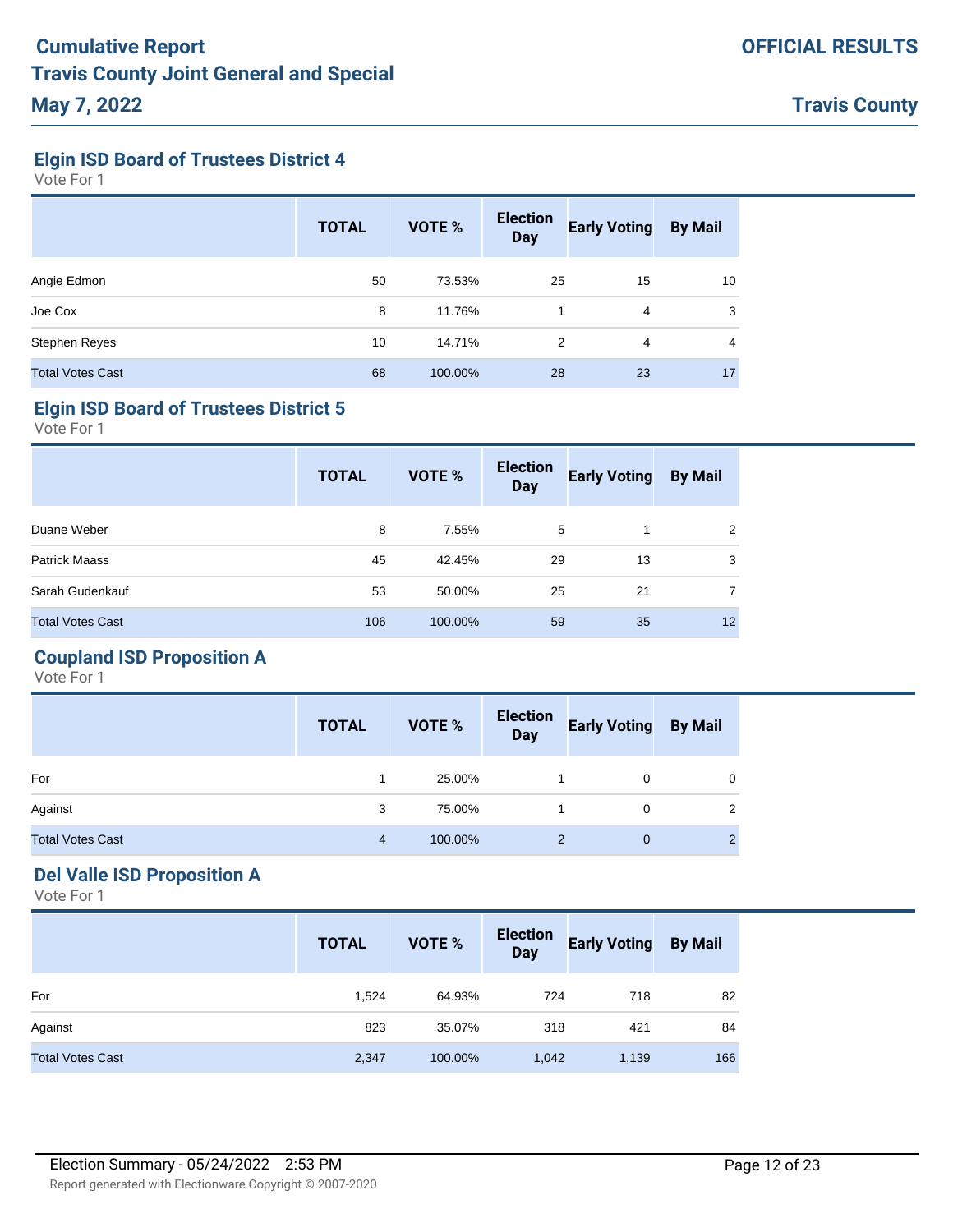## **Lake Travis ISD Board of Trustees Place 3**

Vote For 1

|                         | <b>TOTAL</b> | <b>VOTE %</b> | <b>Election</b><br><b>Day</b> | <b>Early Voting</b> | <b>By Mail</b> |
|-------------------------|--------------|---------------|-------------------------------|---------------------|----------------|
| Laurie Higginbotham     | 4,563        | 43.51%        | 1,302                         | 2,863               | 398            |
| Erin Archer             | 5,924        | 56.49%        | 1,396                         | 4,157               | 371            |
| <b>Total Votes Cast</b> | 10,487       | 100.00%       | 2,698                         | 7,020               | 769            |

#### **Lake Travis ISD Board of Trustees Place 4**

Vote For 1

|                         | <b>TOTAL</b> | VOTE %  | <b>Election</b><br><b>Day</b> | <b>Early Voting</b> | <b>By Mail</b> |
|-------------------------|--------------|---------|-------------------------------|---------------------|----------------|
| John Aoueille           | 5,923        | 56.91%  | 1.395                         | 4,140               | 388            |
| Kit Crumbley            | 4,485        | 43.09%  | 1,270                         | 2,848               | 367            |
| <b>Total Votes Cast</b> | 10,408       | 100.00% | 2,665                         | 6,988               | 755            |

# **Lake Travis ISD Board of Trustees Place 5**

Vote For 1

|                         | <b>TOTAL</b> | <b>VOTE %</b> | <b>Election</b><br><b>Day</b> | <b>Early Voting</b> | <b>By Mail</b> |
|-------------------------|--------------|---------------|-------------------------------|---------------------|----------------|
| Porter Herring          | 4.006        | 38.74%        | 1.159                         | 2,547               | 300            |
| Kimberly Flasch         | 6,335        | 61.26%        | 1.493                         | 4,384               | 458            |
| <b>Total Votes Cast</b> | 10,341       | 100.00%       | 2,652                         | 6,931               | 758            |

### **Pflugerville ISD Board of Trustees Place 3**

|                         | <b>TOTAL</b> | <b>VOTE %</b> | <b>Election</b><br><b>Day</b> | <b>Early Voting</b> | <b>By Mail</b> |
|-------------------------|--------------|---------------|-------------------------------|---------------------|----------------|
| Pat McCord              | 2,118        | 37.48%        | 776                           | 1,096               | 246            |
| Renae Mitchell          | 3,533        | 62.52%        | 1,584                         | 1,455               | 494            |
| <b>Total Votes Cast</b> | 5,651        | 100.00%       | 2,360                         | 2,551               | 740            |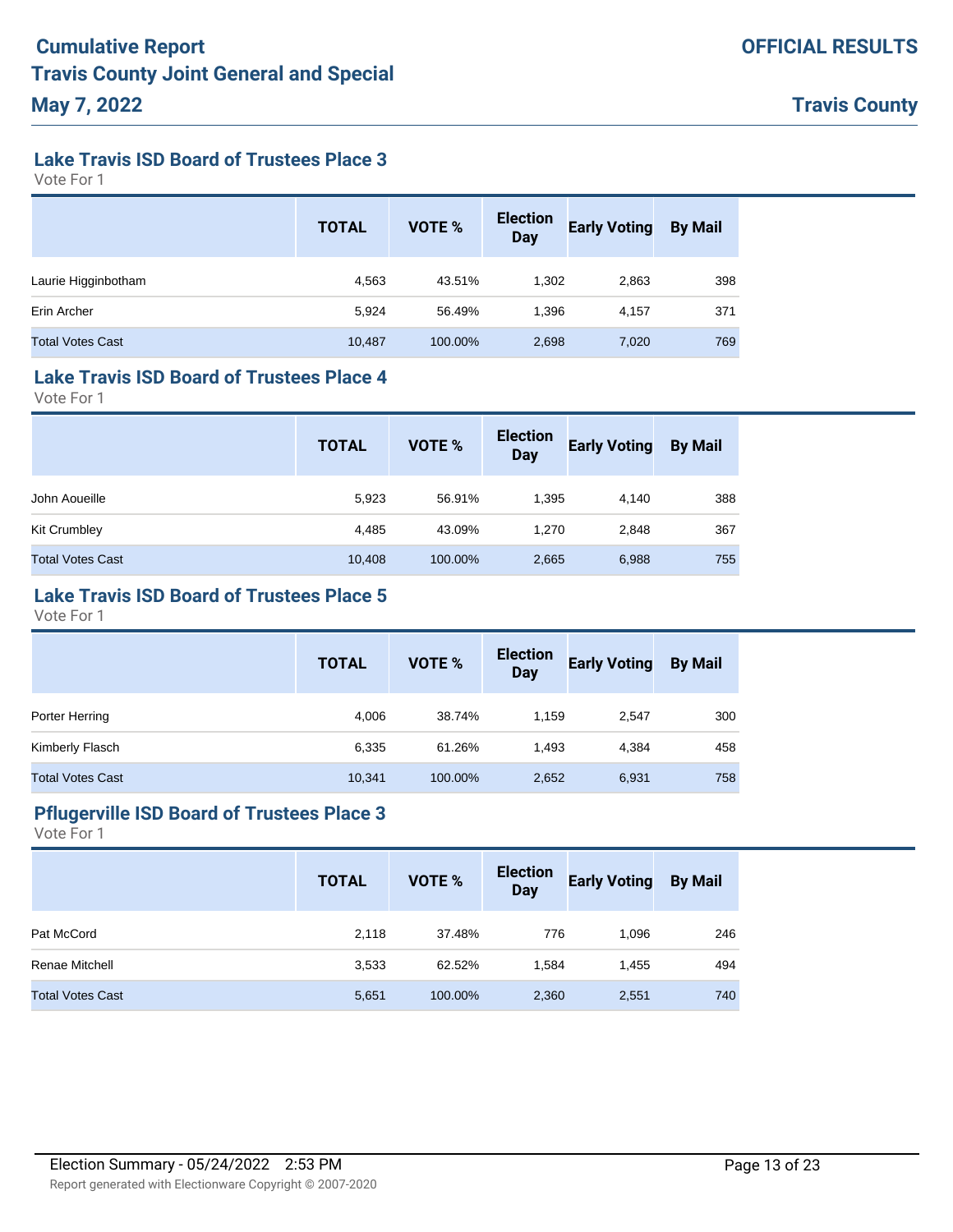# **Pflugerville ISD Board of Trustees Place 4**

Vote For 1

|                         | <b>TOTAL</b> | <b>VOTE %</b> | <b>Election</b><br><b>Day</b> | <b>Early Voting</b> | <b>By Mail</b> |
|-------------------------|--------------|---------------|-------------------------------|---------------------|----------------|
| Vernagene Mott          | 3,560        | 62.95%        | 1.342                         | 1,675               | 543            |
| Corbin Black            | 2,095        | 37.05%        | 981                           | 905                 | 209            |
| <b>Total Votes Cast</b> | 5,655        | 100.00%       | 2,323                         | 2,580               | 752            |

#### **Pflugerville ISD Board of Trustees Place 5**

Vote For 1

|                         | <b>TOTAL</b> | <b>VOTE %</b> | <b>Election</b><br><b>Day</b> | <b>Early Voting</b> | <b>By Mail</b> |
|-------------------------|--------------|---------------|-------------------------------|---------------------|----------------|
| <b>Brian Allen</b>      | 2,529        | 44.95%        | 873                           | 1,260               | 396            |
| Alissa Molina           | 3,097        | 55.05%        | 1.441                         | 1,303               | 353            |
| <b>Total Votes Cast</b> | 5,626        | 100.00%       | 2,314                         | 2,563               | 749            |

### **Hays Consolidated ISD Proposition A**

Vote For 1

|                         | <b>TOTAL</b> | VOTE %  | Election<br>Day | <b>Early Voting By Mail</b> |              |
|-------------------------|--------------|---------|-----------------|-----------------------------|--------------|
| For                     | 4            | 57.14%  | 3               |                             | 0            |
| Against                 | 3            | 42.86%  | 2               |                             | 0            |
| <b>Total Votes Cast</b> |              | 100.00% | 5               | 2                           | $\mathbf{0}$ |

#### **Travis Co MUD 10 Directors**

|                         | <b>TOTAL</b> | <b>VOTE %</b> | <b>Election</b><br><b>Day</b> | <b>Early Voting</b> | <b>By Mail</b> |
|-------------------------|--------------|---------------|-------------------------------|---------------------|----------------|
| John Sneed              | 52           | 48.15%        | 9                             | 37                  | 6              |
| David DeGreeff          | 19           | 17.59%        | 5                             | 10                  | 4              |
| Daniel Eckermann        | 37           | 34.26%        | 9                             | 23                  | 5              |
| <b>Total Votes Cast</b> | 108          | 100.00%       | 23                            | 70                  | 15             |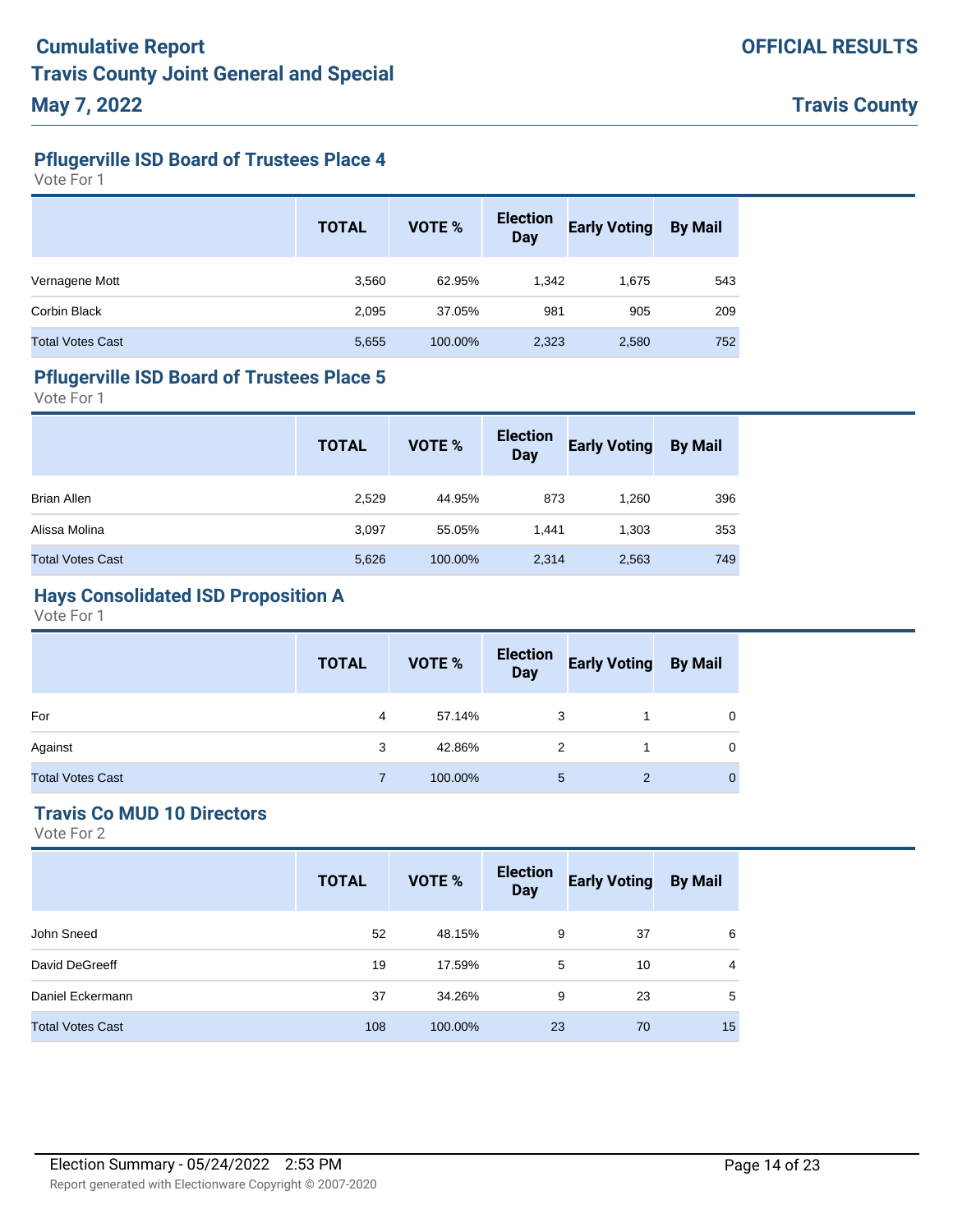# **Bastrop Travis Counties ESD 1 Commissioners**

Vote For 2

|                         | <b>TOTAL</b> | <b>VOTE %</b> | <b>Election</b><br><b>Day</b> | <b>Early Voting</b> | <b>By Mail</b> |
|-------------------------|--------------|---------------|-------------------------------|---------------------|----------------|
| Liston Crim             | 46           | 31.08%        | 24                            | 16                  | 6              |
| Larry Moseley           | 55           | 37.16%        | 25                            | 22                  | 8              |
| Matthew Benson          | 47           | 31.76%        | 17                            | 21                  | 9              |
| <b>Total Votes Cast</b> | 148          | 100.00%       | 66                            | 59                  | 23             |

# **Lago Vista ISD Proposition A**

Vote For 1

|                         | <b>TOTAL</b> | VOTE %  | <b>Election</b><br>Day | <b>Early Voting</b> | <b>By Mail</b> |
|-------------------------|--------------|---------|------------------------|---------------------|----------------|
| For                     | 1,026        | 51.22%  | 281                    | 646                 | 99             |
| Against                 | 977          | 48.78%  | 286                    | 513                 | 178            |
| <b>Total Votes Cast</b> | 2,003        | 100.00% | 567                    | 1,159               | 277            |

# **Lago Vista ISD Proposition B**

Vote For 1

|                         | <b>TOTAL</b> | <b>VOTE %</b> | <b>Election</b><br><b>Day</b> | <b>Early Voting</b> | <b>By Mail</b> |
|-------------------------|--------------|---------------|-------------------------------|---------------------|----------------|
| For                     | 1,110        | 55.61%        | 304                           | 673                 | 133            |
| Against                 | 886          | 44.39%        | 262                           | 483                 | 141            |
| <b>Total Votes Cast</b> | 1,996        | 100.00%       | 566                           | 1,156               | 274            |

### **Lago Vista ISD Proposition C**

|                         | <b>TOTAL</b> | <b>VOTE %</b> | <b>Election</b><br><b>Day</b> | <b>Early Voting</b> | <b>By Mail</b> |
|-------------------------|--------------|---------------|-------------------------------|---------------------|----------------|
| For                     | 1,006        | 50.43%        | 277                           | 627                 | 102            |
| Against                 | 989          | 49.57%        | 288                           | 529                 | 172            |
| <b>Total Votes Cast</b> | 1,995        | 100.00%       | 565                           | 1,156               | 274            |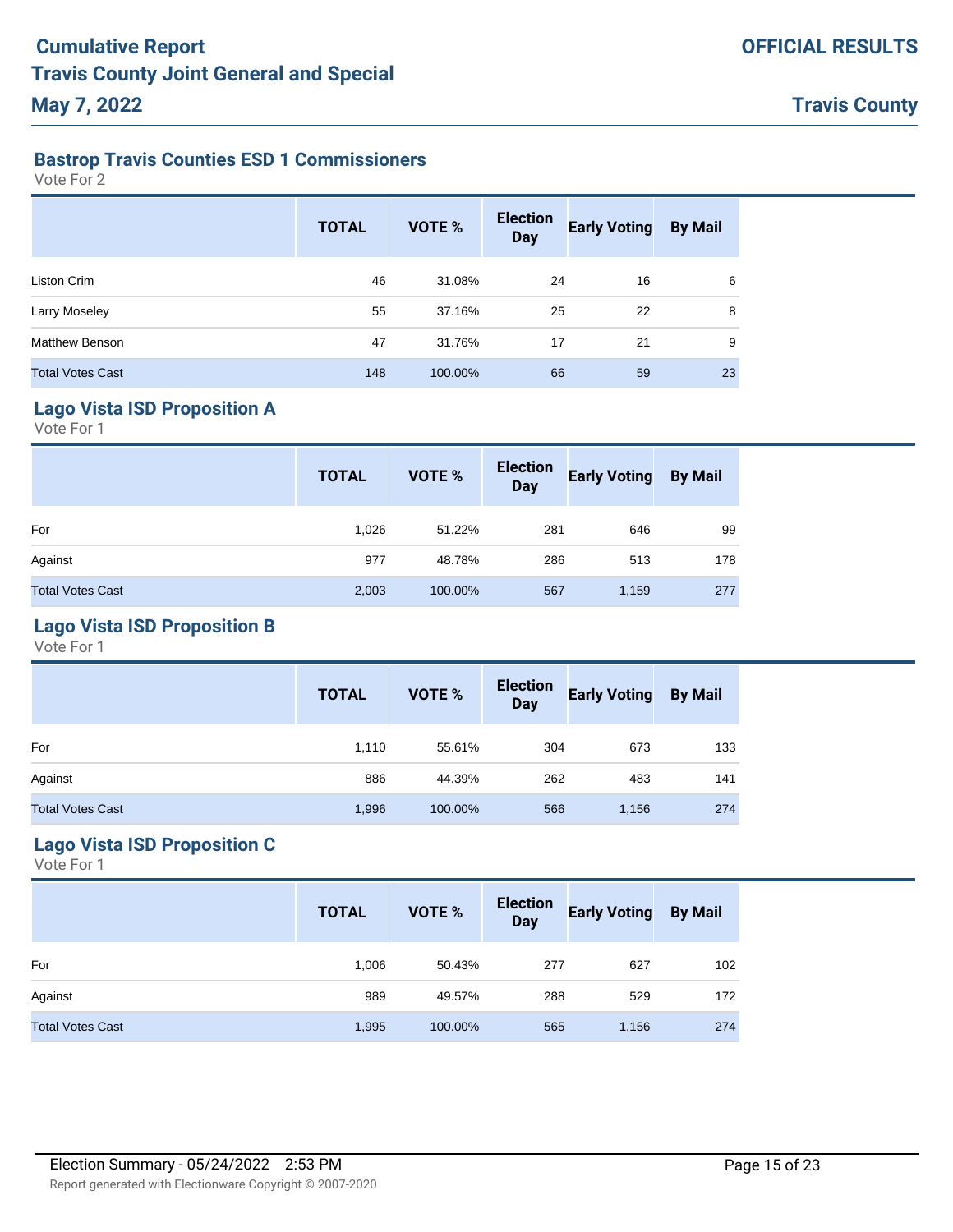#### **Creedmoor MUD Directors**

Vote For 5

|                         | <b>TOTAL</b> | VOTE %  | <b>Election</b><br><b>Day</b> | <b>Early Voting</b> | <b>By Mail</b> |
|-------------------------|--------------|---------|-------------------------------|---------------------|----------------|
| Roman Harris            | 1            | 20.00%  | 0                             |                     | 0              |
| <b>Heron Salinas</b>    | 1            | 20.00%  | $\mathbf 0$                   | 1                   | 0              |
| Pat Boyle               | 1            | 20.00%  | $\mathbf 0$                   | 1                   | 0              |
| Charles Thompson        | 1            | 20.00%  | $\mathbf 0$                   | 1                   | $\Omega$       |
| David Tuckfield         | 1            | 20.00%  | 0                             |                     | 0              |
| <b>Total Votes Cast</b> | 5            | 100.00% | $\overline{0}$                | 5                   | $\Omega$       |

## **Creedmoor MUD Proposition A**

Vote For 1

|                         | <b>TOTAL</b> | VOTE %   | Election<br>Day | <b>Early Voting By Mail</b> |             |
|-------------------------|--------------|----------|-----------------|-----------------------------|-------------|
| For                     |              | 100.00%  | $\Omega$        |                             | $\mathbf 0$ |
| Against                 | 0            | $0.00\%$ | 0               | 0                           | $\mathbf 0$ |
| <b>Total Votes Cast</b> |              | 100.00%  | $\mathbf{0}$    |                             | $\Omega$    |

# **Creedmoor MUD Proposition B**

Vote For 1

|                         | <b>TOTAL</b> | VOTE %   | Election<br>Day | <b>Early Voting By Mail</b> |              |
|-------------------------|--------------|----------|-----------------|-----------------------------|--------------|
| For                     |              | 100.00%  | $\Omega$        |                             | 0            |
| Against                 | 0            | $0.00\%$ | $\Omega$        | 0                           | 0            |
| <b>Total Votes Cast</b> |              | 100.00%  | $\Omega$        |                             | $\mathbf{0}$ |

## **Creedmoor MUD Proposition C**

|                         | <b>TOTAL</b> | <b>VOTE %</b> | <b>Election</b><br>Day | <b>Early Voting By Mail</b> |             |
|-------------------------|--------------|---------------|------------------------|-----------------------------|-------------|
| For                     |              | 100.00%       | 0                      |                             | 0           |
| Against                 | 0            | $0.00\%$      | 0                      | 0                           | 0           |
| <b>Total Votes Cast</b> |              | 100.00%       | $\mathbf{0}$           |                             | $\mathbf 0$ |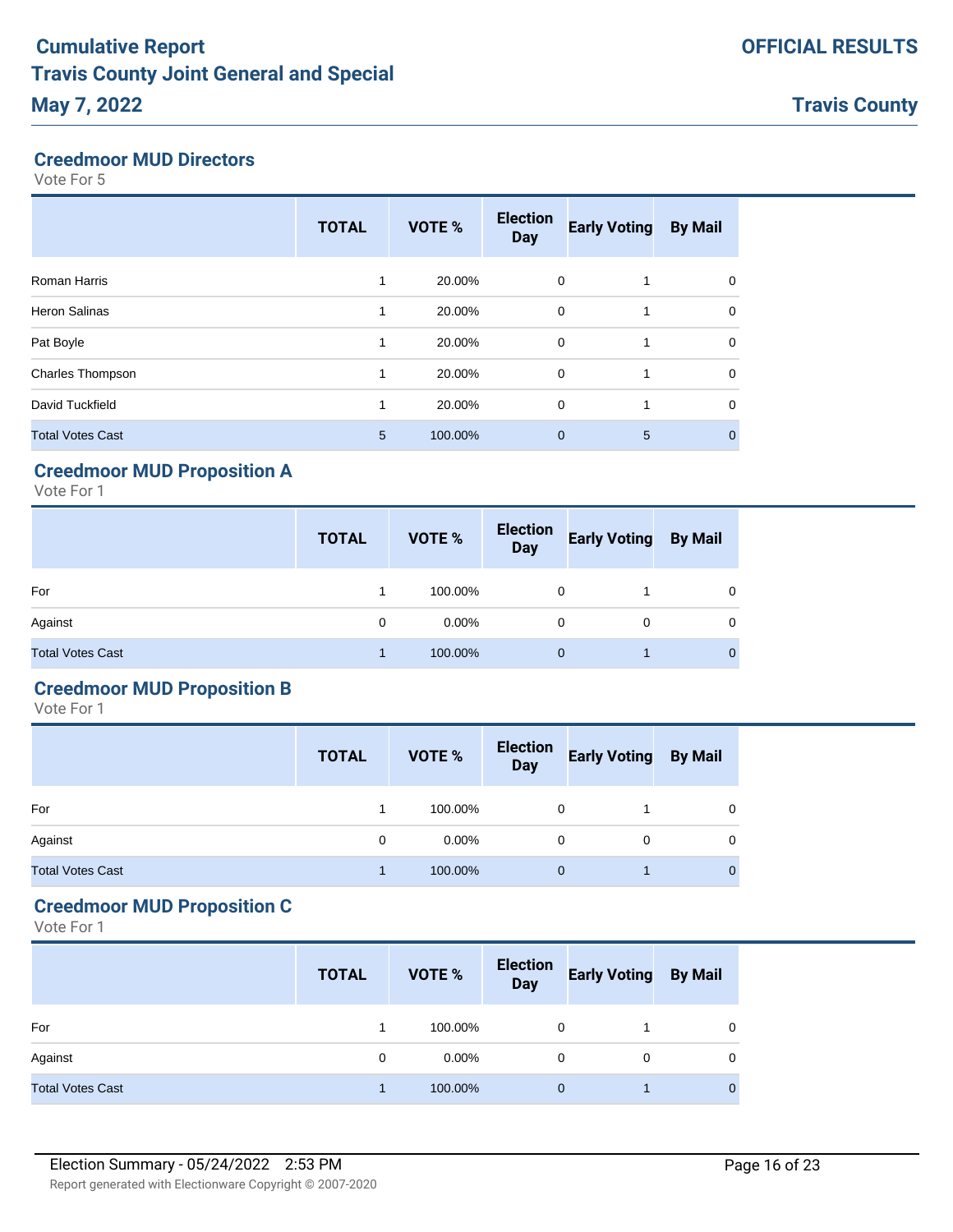**Creedmoor MUD Proposition D**

Vote For 1

|                         | <b>TOTAL</b> | <b>VOTE %</b> | <b>Election</b><br>Day | <b>Early Voting</b> | <b>By Mail</b> |
|-------------------------|--------------|---------------|------------------------|---------------------|----------------|
| For                     |              | 100.00%       | 0                      |                     |                |
| Against                 | 0            | $0.00\%$      | 0                      | 0                   |                |
| <b>Total Votes Cast</b> |              | 100.00%       | 0                      |                     |                |

#### **Creedmoor MUD Proposition E**

Vote For 1

|                         | <b>TOTAL</b> | VOTE %   | <b>Election</b><br><b>Day</b> | <b>Early Voting By Mail</b> |              |
|-------------------------|--------------|----------|-------------------------------|-----------------------------|--------------|
| For                     |              | 100.00%  | 0                             |                             | $\Omega$     |
| Against                 | $\Omega$     | $0.00\%$ | 0                             | 0                           | $\Omega$     |
| <b>Total Votes Cast</b> |              | 100.00%  | $\Omega$                      |                             | $\mathbf{0}$ |

## **Creedmoor MUD Proposition F**

Vote For 1

|                         | <b>TOTAL</b> | VOTE %   | Election<br>Day | <b>Early Voting By Mail</b> |              |
|-------------------------|--------------|----------|-----------------|-----------------------------|--------------|
| For                     |              | 100.00%  | 0               |                             | 0            |
| Against                 | 0            | $0.00\%$ | 0               |                             | 0            |
| <b>Total Votes Cast</b> |              | 100.00%  | $\Omega$        |                             | $\mathbf{0}$ |

### **Creedmoor MUD Proposition G**

|                         | <b>TOTAL</b> | <b>VOTE %</b> | <b>Election</b><br><b>Day</b> | <b>Early Voting By Mail</b> |   |
|-------------------------|--------------|---------------|-------------------------------|-----------------------------|---|
| For                     |              | 100.00%       | 0                             |                             | 0 |
| Against                 | 0            | $0.00\%$      | $\Omega$                      | 0                           | 0 |
| <b>Total Votes Cast</b> |              | 100.00%       | $\Omega$                      |                             | 0 |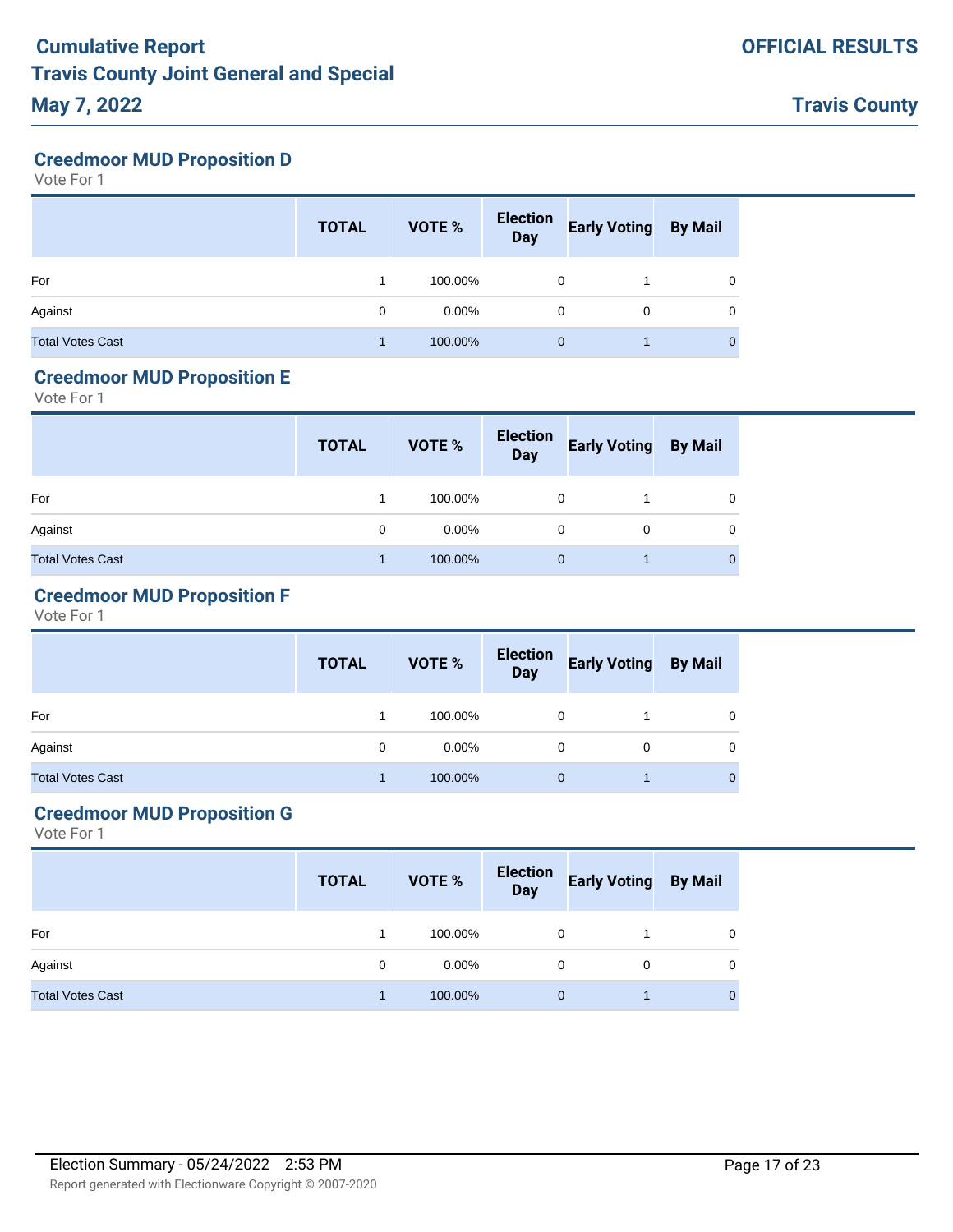**Creedmoor MUD Proposition H**

Vote For 1

|                         | <b>TOTAL</b> | <b>VOTE %</b> | <b>Election</b><br>Day | <b>Early Voting</b> | <b>By Mail</b> |
|-------------------------|--------------|---------------|------------------------|---------------------|----------------|
| For                     |              | 100.00%       | 0                      |                     |                |
| Against                 | 0            | $0.00\%$      | 0                      | 0                   |                |
| <b>Total Votes Cast</b> |              | 100.00%       | 0                      |                     |                |

#### **Creedmoor MUD Proposition I**

Vote For 1

|                         | <b>TOTAL</b> | VOTE %   | <b>Election</b><br>Day | <b>Early Voting By Mail</b> |              |
|-------------------------|--------------|----------|------------------------|-----------------------------|--------------|
| For                     |              | 100.00%  | 0                      |                             | 0            |
| Against                 | 0            | $0.00\%$ | 0                      | 0                           | 0            |
| <b>Total Votes Cast</b> |              | 100.00%  | $\Omega$               |                             | $\mathbf{0}$ |

## **New Sweden MUD 1 Directors**

Vote For 5

|                         | <b>TOTAL</b> | VOTE % | <b>Election</b><br><b>Day</b> | <b>Early Voting</b> | <b>By Mail</b> |
|-------------------------|--------------|--------|-------------------------------|---------------------|----------------|
| Kristen Alexandrov      | 0            |        | 0                             | 0                   | 0              |
| Connie Clark            | $\mathbf 0$  |        | $\mathbf 0$                   | $\mathbf 0$         | $\mathbf 0$    |
| Craig Couch             | 0            |        | 0                             | 0                   | $\mathbf 0$    |
| Amy Martin              | 0            |        | 0                             | $\mathbf 0$         | 0              |
| Josh Rolfe              | $\mathbf 0$  |        | $\mathbf 0$                   | $\mathbf 0$         | $\mathbf 0$    |
| <b>Total Votes Cast</b> | $\mathbf{0}$ | 0.00%  | $\mathbf{0}$                  | $\mathbf 0$         | $\mathbf 0$    |

# **New Sweden MUD 1 Proposition A**

|                         | <b>TOTAL</b> | <b>VOTE %</b> | Election<br>Day | <b>Early Voting By Mail</b> |                |
|-------------------------|--------------|---------------|-----------------|-----------------------------|----------------|
| For                     | 0            |               | 0               | 0                           | 0              |
| Against                 | 0            |               | $\Omega$        | 0                           | 0              |
| <b>Total Votes Cast</b> | $\mathbf{0}$ | $0.00\%$      | $\mathbf{0}$    | 0                           | $\overline{0}$ |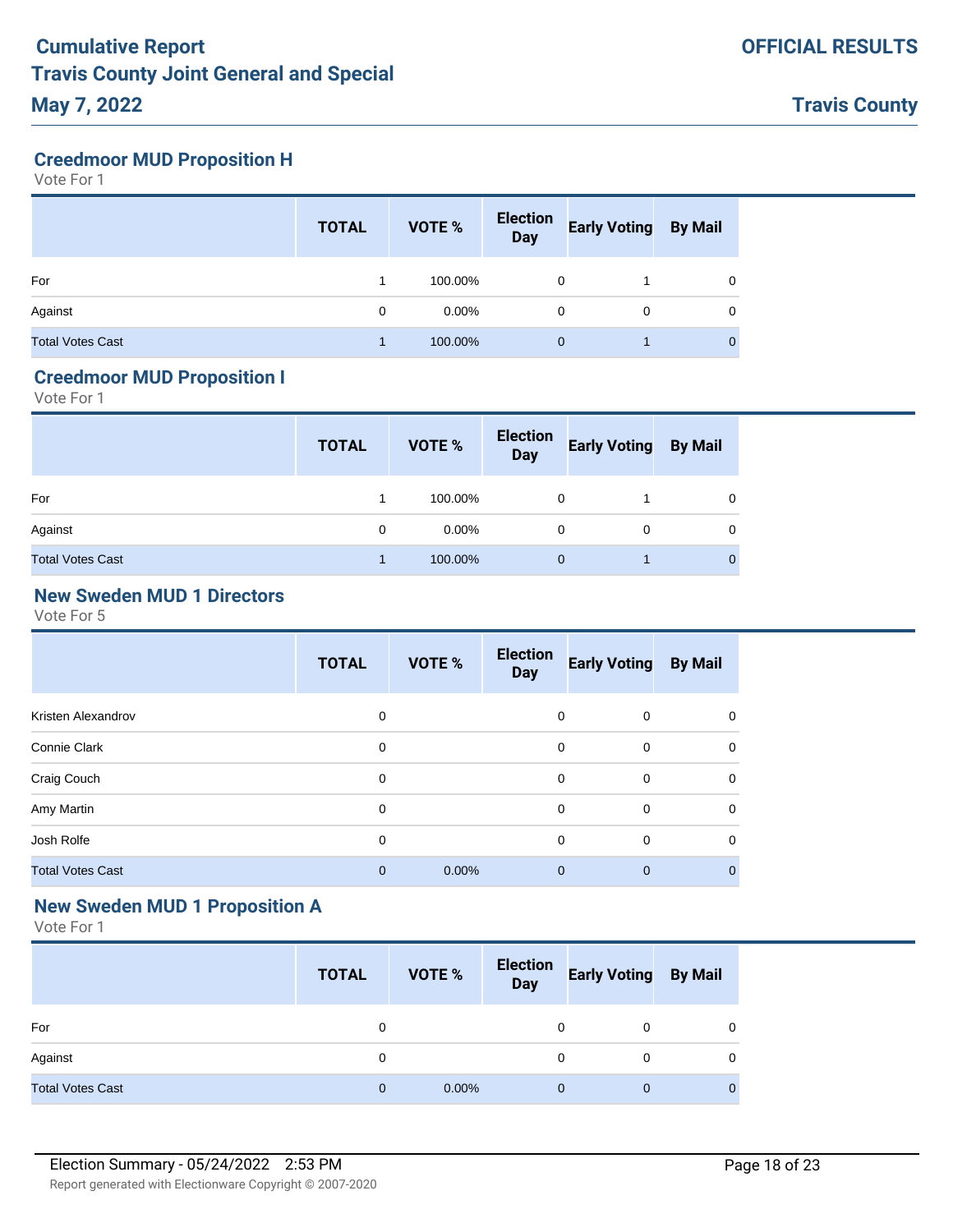**New Sweden MUD 1 Proposition B**

Vote For 1

|                         | <b>TOTAL</b> | VOTE % | <b>Election</b><br><b>Day</b> | <b>Early Voting By Mail</b> |   |
|-------------------------|--------------|--------|-------------------------------|-----------------------------|---|
| For                     | 0            |        |                               | 0                           | 0 |
| Against                 | 0            |        | 0                             | $\Omega$                    |   |
| <b>Total Votes Cast</b> | 0            | 0.00%  |                               | $\mathbf{0}$                |   |

#### **New Sweden MUD 1 Proposition C**

Vote For 1

|                         | <b>TOTAL</b> | VOTE %   | Election<br>Day | <b>Early Voting By Mail</b> |              |
|-------------------------|--------------|----------|-----------------|-----------------------------|--------------|
| For                     | 0            |          | 0               | 0                           | 0            |
| Against                 | 0            |          | 0               | 0                           | 0            |
| <b>Total Votes Cast</b> | $\Omega$     | $0.00\%$ | 0               | 0                           | $\mathbf{0}$ |

# **New Sweden MUD 1 Proposition D**

Vote For 1

|                         | <b>TOTAL</b> | VOTE %   | Election<br>Day | <b>Early Voting By Mail</b> |  |
|-------------------------|--------------|----------|-----------------|-----------------------------|--|
| For                     | 0            |          | U               | 0                           |  |
| Against                 | 0            |          |                 | 0                           |  |
| <b>Total Votes Cast</b> | $\mathbf 0$  | $0.00\%$ | 0               | 0                           |  |

### **New Sweden MUD 1 Proposition E**

|                         | <b>TOTAL</b> | VOTE %   | <b>Election</b><br>Day | <b>Early Voting By Mail</b> |  |
|-------------------------|--------------|----------|------------------------|-----------------------------|--|
| For                     | 0            |          |                        | 0                           |  |
| Against                 | 0            |          | 0                      | 0                           |  |
| <b>Total Votes Cast</b> | $\mathbf{0}$ | $0.00\%$ | $\mathbf 0$            | $\mathbf 0$                 |  |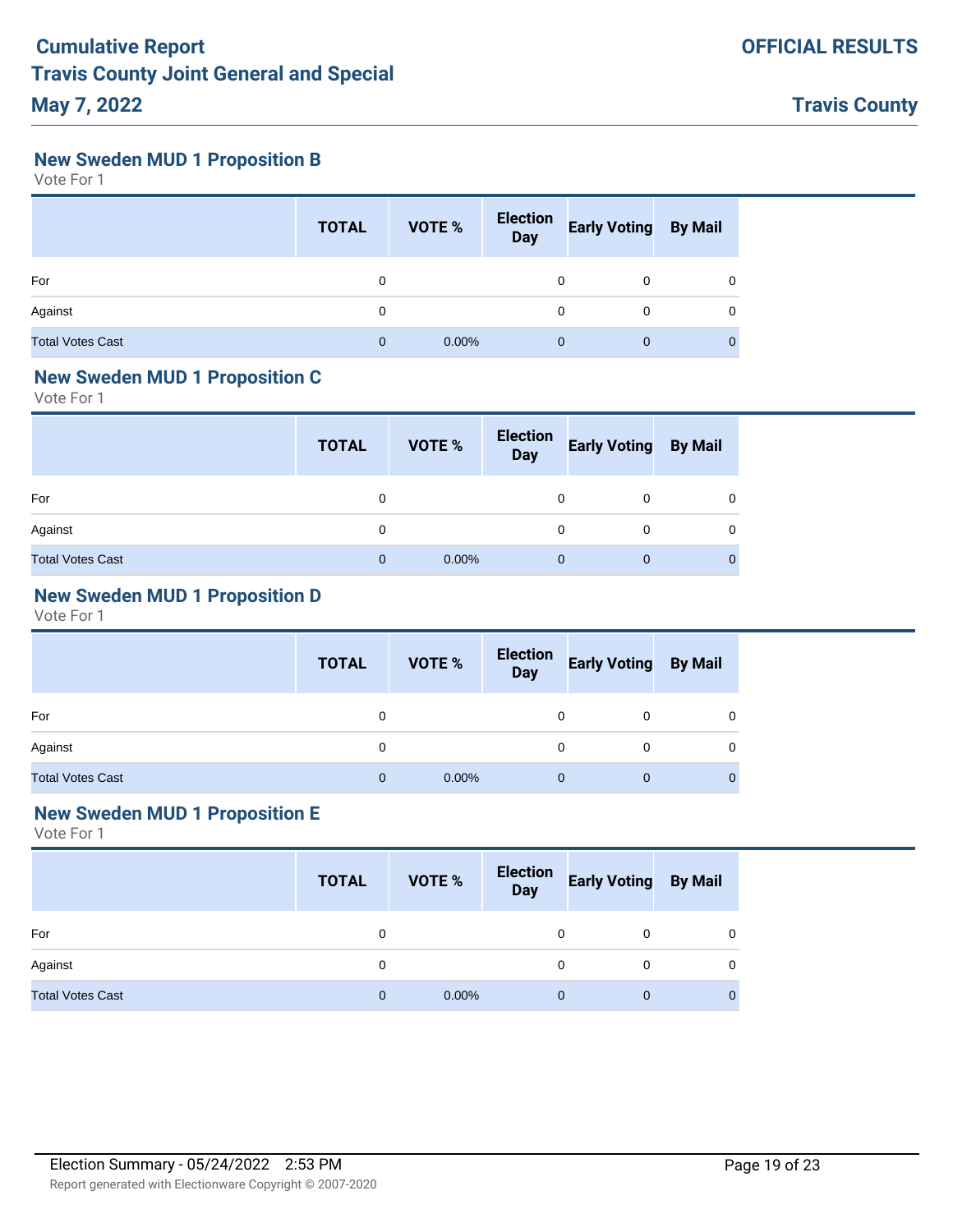**New Sweden MUD 1 Proposition F**

Vote For 1

|                         | <b>TOTAL</b> | <b>VOTE %</b> | Election<br>Day | <b>Early Voting By Mail</b> |   |
|-------------------------|--------------|---------------|-----------------|-----------------------------|---|
| For                     | 0            |               | 0               | 0                           | 0 |
| Against                 | 0            |               | 0               | 0                           | 0 |
| <b>Total Votes Cast</b> | 0            | 0.00%         | $\Omega$        | $\Omega$                    |   |

#### **New Sweden MUD 1 Proposition G**

Vote For 1

|                         | <b>TOTAL</b> | VOTE %   | Election<br>Day | <b>Early Voting By Mail</b> |              |
|-------------------------|--------------|----------|-----------------|-----------------------------|--------------|
| For                     | 0            |          | 0               | 0                           | 0            |
| Against                 | 0            |          | 0               | 0                           | 0            |
| <b>Total Votes Cast</b> | $\mathbf{0}$ | $0.00\%$ | $\mathbf 0$     | $\mathbf 0$                 | $\mathbf{0}$ |

# **Travis County ESD 1 Proposition A**

Vote For 1

|                         | <b>TOTAL</b> | <b>VOTE %</b> | <b>Election</b><br><b>Day</b> | <b>Early Voting</b> | <b>By Mail</b> |
|-------------------------|--------------|---------------|-------------------------------|---------------------|----------------|
| For                     | 1,363        | 52.36%        | 464                           | 698                 | 201            |
| Against                 | 1.240        | 47.64%        | 368                           | 709                 | 163            |
| <b>Total Votes Cast</b> | 2,603        | 100.00%       | 832                           | 1,407               | 364            |

### **Travis County ESD 13 Proposition A**

|                         | <b>TOTAL</b> | <b>VOTE %</b> | Election<br>Day | <b>Early Voting</b> | <b>By Mail</b> |
|-------------------------|--------------|---------------|-----------------|---------------------|----------------|
| For                     | 24           | 60.00%        | 12              | 8                   | 4              |
| Against                 | 16           | 40.00%        | 9               | 2                   | 5              |
| <b>Total Votes Cast</b> | 40           | 100.00%       | 21              | 10                  | 9              |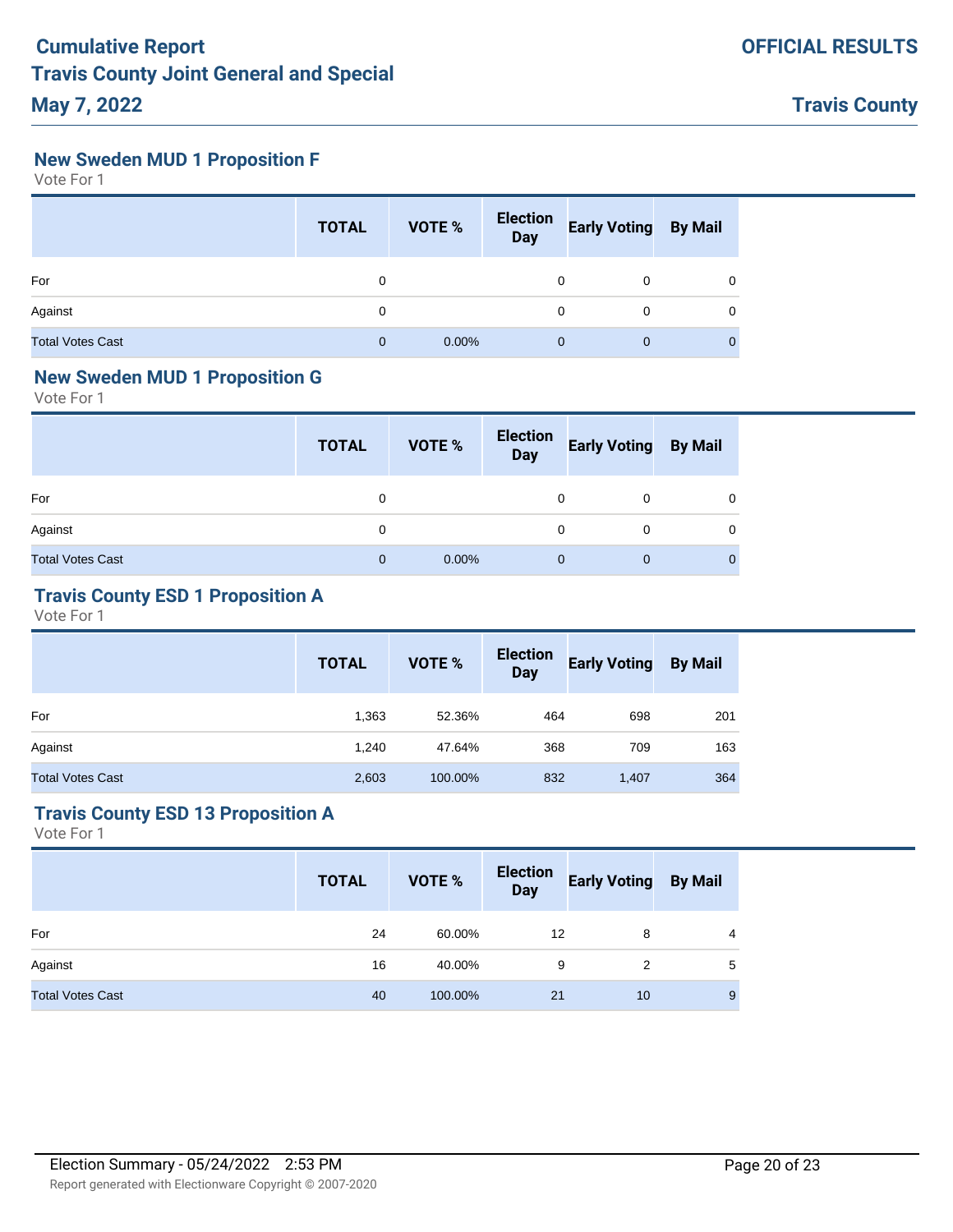### **Mustang Ridge MUD Directors**

Vote For 5

|                         | <b>TOTAL</b> | VOTE %  | <b>Election</b><br><b>Day</b> | <b>Early Voting</b> | <b>By Mail</b> |
|-------------------------|--------------|---------|-------------------------------|---------------------|----------------|
| Joe Regalado            |              | 20.00%  | 0                             |                     | 0              |
| <b>Michael DeBonis</b>  | 1            | 20.00%  | $\Omega$                      | 1                   | 0              |
| Bryan Brown             | 1            | 20.00%  | 0                             |                     | 0              |
| Adam Van Ackeren        | 1            | 20.00%  | $\Omega$                      |                     | 0              |
| John Gurasich           |              | 20.00%  | 0                             |                     | 0              |
| <b>Total Votes Cast</b> | 5            | 100.00% | $\mathbf{0}$                  | 5                   | 0              |

### **Mustang Ridge MUD Proposition A**

Vote For 1

|                         | <b>TOTAL</b> | VOTE %   | Election<br>Day | <b>Early Voting By Mail</b> |          |
|-------------------------|--------------|----------|-----------------|-----------------------------|----------|
| For                     |              | 100.00%  | 0               |                             | 0        |
| Against                 | 0            | $0.00\%$ | 0               | 0                           | 0        |
| <b>Total Votes Cast</b> |              | 100.00%  | $\Omega$        |                             | $\Omega$ |

## **Mustang Ridge MUD Proposition B**

Vote For 1

|                         | <b>TOTAL</b> | <b>VOTE %</b> | Election<br>Day | <b>Early Voting By Mail</b> |                |
|-------------------------|--------------|---------------|-----------------|-----------------------------|----------------|
| For                     |              | 100.00%       | 0               |                             | 0              |
| Against                 | 0            | $0.00\%$      | 0               | 0                           | 0              |
| <b>Total Votes Cast</b> |              | 100.00%       | $\Omega$        |                             | $\overline{0}$ |

#### **Mustang Ridge MUD Proposition C**

|                         | <b>TOTAL</b> | <b>VOTE %</b> | <b>Election</b><br>Day | <b>Early Voting By Mail</b> |             |
|-------------------------|--------------|---------------|------------------------|-----------------------------|-------------|
| For                     |              | 100.00%       | 0                      |                             | 0           |
| Against                 | 0            | $0.00\%$      | 0                      | 0                           | 0           |
| <b>Total Votes Cast</b> |              | 100.00%       | $\mathbf{0}$           |                             | $\mathbf 0$ |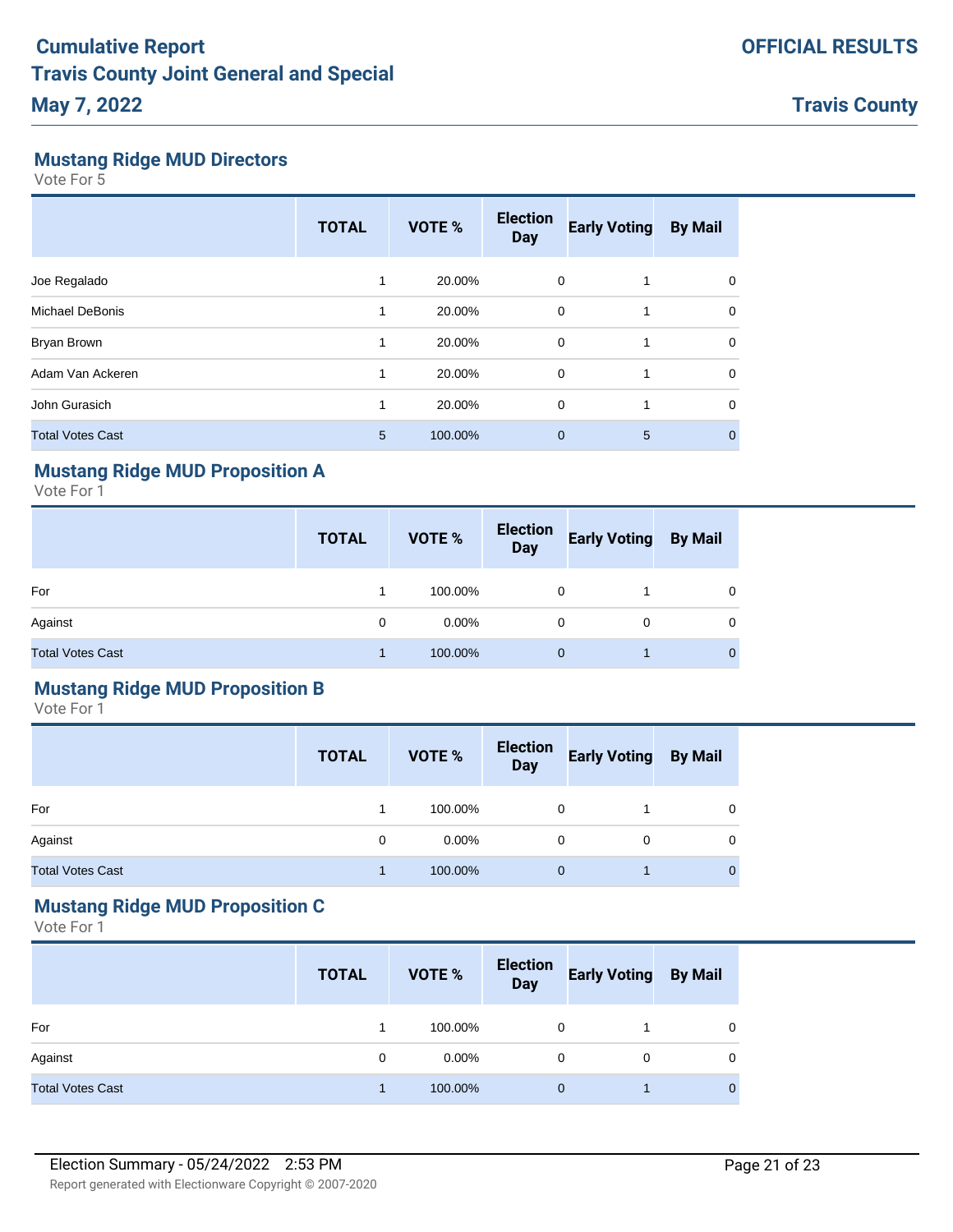**Mustang Ridge MUD Proposition D**

Vote For 1

|                         | <b>TOTAL</b> | <b>VOTE %</b> | <b>Election</b><br><b>Day</b> | <b>Early Voting</b> | <b>By Mail</b> |
|-------------------------|--------------|---------------|-------------------------------|---------------------|----------------|
| For                     |              | 100.00%       | 0                             |                     | 0              |
| Against                 | 0            | $0.00\%$      | 0                             | 0                   | 0              |
| <b>Total Votes Cast</b> |              | 100.00%       | $\Omega$                      |                     | $\Omega$       |

#### **Mustang Ridge MUD Proposition E**

Vote For 1

|                         | <b>TOTAL</b> | VOTE %   | Election<br>Day | <b>Early Voting By Mail</b> |          |
|-------------------------|--------------|----------|-----------------|-----------------------------|----------|
| For                     |              | 100.00%  | 0               |                             | $\Omega$ |
| Against                 | 0            | $0.00\%$ | 0               | 0                           | $\Omega$ |
| <b>Total Votes Cast</b> |              | 100.00%  | $\Omega$        |                             | 0        |

### **Mustang Ridge MUD Proposition F**

Vote For 1

|                         | <b>TOTAL</b> | VOTE %   | Election<br>Day | <b>Early Voting By Mail</b> |          |
|-------------------------|--------------|----------|-----------------|-----------------------------|----------|
| For                     |              | 100.00%  | 0               |                             | 0        |
| Against                 | 0            | $0.00\%$ | 0               | 0                           |          |
| <b>Total Votes Cast</b> |              | 100.00%  | $\Omega$        |                             | $\Omega$ |

#### **Mustang Ridge MUD Proposition G**

|                         | <b>TOTAL</b> | <b>VOTE %</b> | Election<br>Day | <b>Early Voting</b> | <b>By Mail</b> |
|-------------------------|--------------|---------------|-----------------|---------------------|----------------|
| For                     |              | 100.00%       | 0               |                     |                |
| Against                 | 0            | $0.00\%$      | 0               | 0                   | 0              |
| <b>Total Votes Cast</b> |              | 100.00%       | $\Omega$        |                     |                |